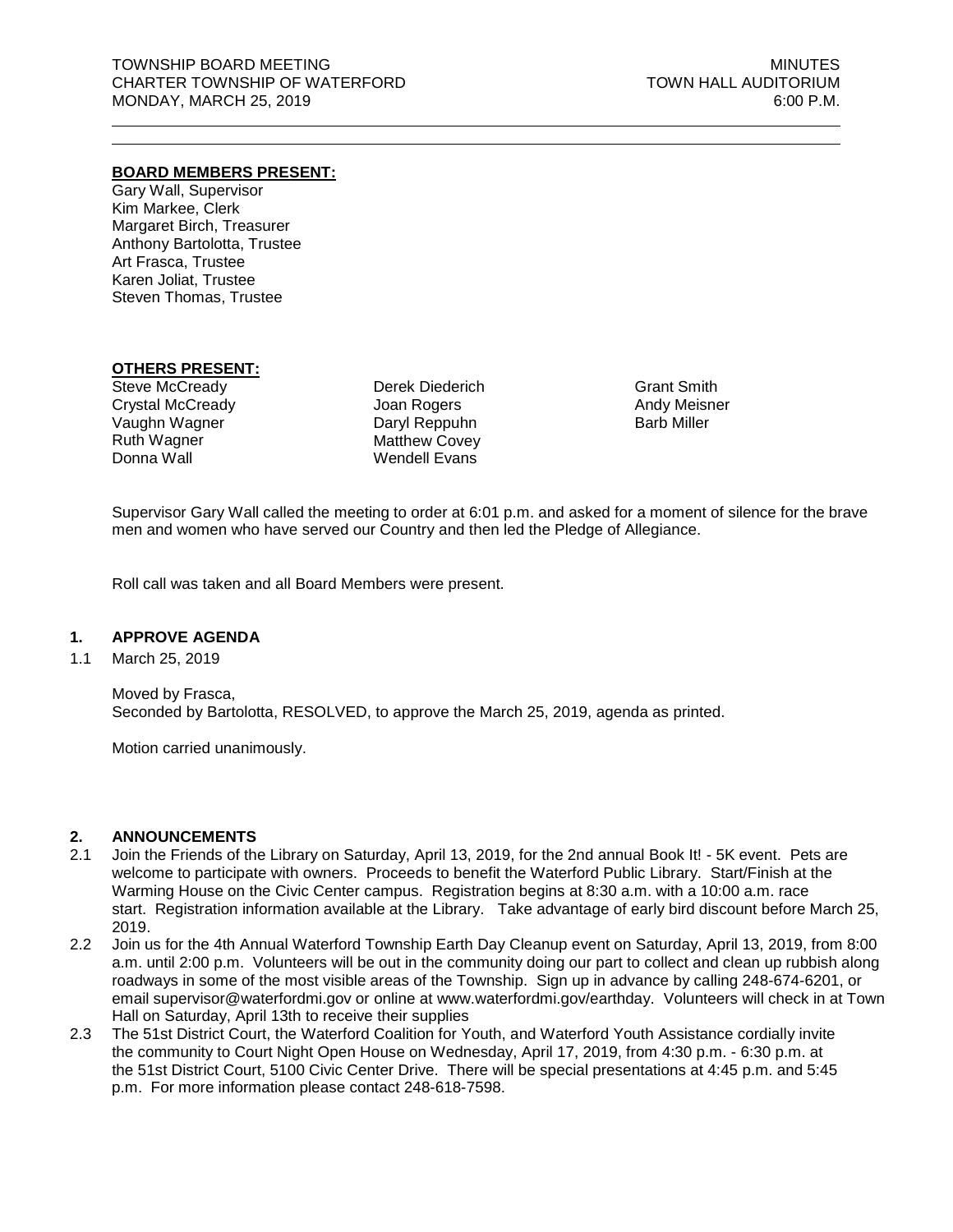- 2.4 Kick off the spring season by gathering with friends and family on Earth Day to clean up one of your favorite local parks in Waterford. The Parks and Recreation Department will supply each park with garbage bags and any necessary equipment for the cleanup. Call 248-674-5441 or email Sara at [sfrederick@waterfordmi.gov](mailto:sfrederick@waterfordmi.gov) to sign up for a park by 4/12/2019. Time slots are available all day. Children must be accompanied by an adult.
- 2.5 Spend a fun morning on the farm at Hess-Hathaway Park for our Annual Sheep Shearing and Pancake Breakfast that will include wool spinning demonstrations. Saturday, April 27 9AM-11AM, sheep are sheared at 10AM. The fee for breakfast is: \$3.00 for those 10 years and under, \$5.00 for those 11 years and over (cash only). For more information visit waterfordmi.gov/parks or call Waterford Parks and Recreation at 248-674-5441
- 2.6 Join Parks and Recreation for a Unicorn Utopia Party on Saturday, May 4, 2019, at Hess-Hathaway Community Building from 3:00 p.m. - 5:00 p.m. Dress up in your favorite special gown or outfit for the magical chance to meet a unicorn. Each child will have a unique photo opportunity on a unicorn and a ride. There will be a craft, hayride, Hess-Hathaway animal tour and a special treat and drink. Children must be accompanied by an adult. The fee is \$18.00 per child and pre-registration is required at waterfordmi.gov/parks or 248-674-5441.
- 2.7 Join Parks and Recreation for a Family Dance Party on Saturday, May 18, 2019, from 6:00 p.m. 8:00 p.m. at the Waterford Recreation Center. A professional 4x6 photograph and refreshments are included. Pre-registration, \$12.00 per person, is required at waterfordmi.gov/parks or call 248-674-5441.
- 2.8 Waterford's 25th Annual Business Recognition Breakfast Tickets are now available for the 2019 Waterford Business Recognition Breakfast. Join us Friday, May 10th at 7:15 a.m. at OCC Highland Lakes Campus. Waterford Township and the Waterford Area Chamber of Commerce host the annual event to acknowledge longevity, commitment, community service, and beautification efforts of the Waterford business community. Tickets are \$20 each and may be purchased online at www.waterfordmi.gov or from the Waterford Township Supervisor's office at 248-674-6201 or [supervisor@waterfordmi.gov](mailto:supervisor@waterfordmi.gov).
- 2.9 The Waterford Township Neighborhood Preservation Corps is seeking volunteers for the 2019 season to help with identifying and reporting basic nuisance violations and blight conditions in the Township. For more information or to volunteer, please contact the Supervisor's office at 248-674-6201 or email supervisor@waterfordmi.gov.

# **3. AWARDS AND PRESENTATIONS**

## **3.1 Introduction of New Planner II – Scott Alef**

Larry Lockwood, Planning and Zoning Superintendent, introduced Mr. Scott Alef, Planner II. Mr. Alef started at the Township on Monday, March 25, 2019. Mr. Lockwood and the Board of Trustees welcomed Mr. Alef.

# **3.2 Oakland County Treasurer Andy Meisner RE: Foreclosure Prevention**

Oakland County Treasurer, Andy Meisner, addressed the Board of Trustees regarding Property Tax Foreclosure. Mr. Meisner discussed the process for billing, collecting and payment plans, if necessary, for past due property taxes.

Step Forward Michigan Loan Rescue Program will fund up to \$30,000 for delinquent taxes and mortgages. The County will work with the home owner to solve the problem. Under State Law, April 1, 2019, is the last day for the Treasurer's office to accept tax payments postmarked by April 1, 2019 for 2016 and prior delinquent taxes. After April 1<sup>st</sup> The Oakland County Treasurer is unable to accept any payment and the property must move forward to foreclosure. Please contact the Oakland County Treasurer's office to discuss any issues. The Oakland County Treasurer's office wants to work with you. The Treasurer's office numbers is 248-858-0611 and Mr. Meisner may be reached at 248-421-Andy (2639).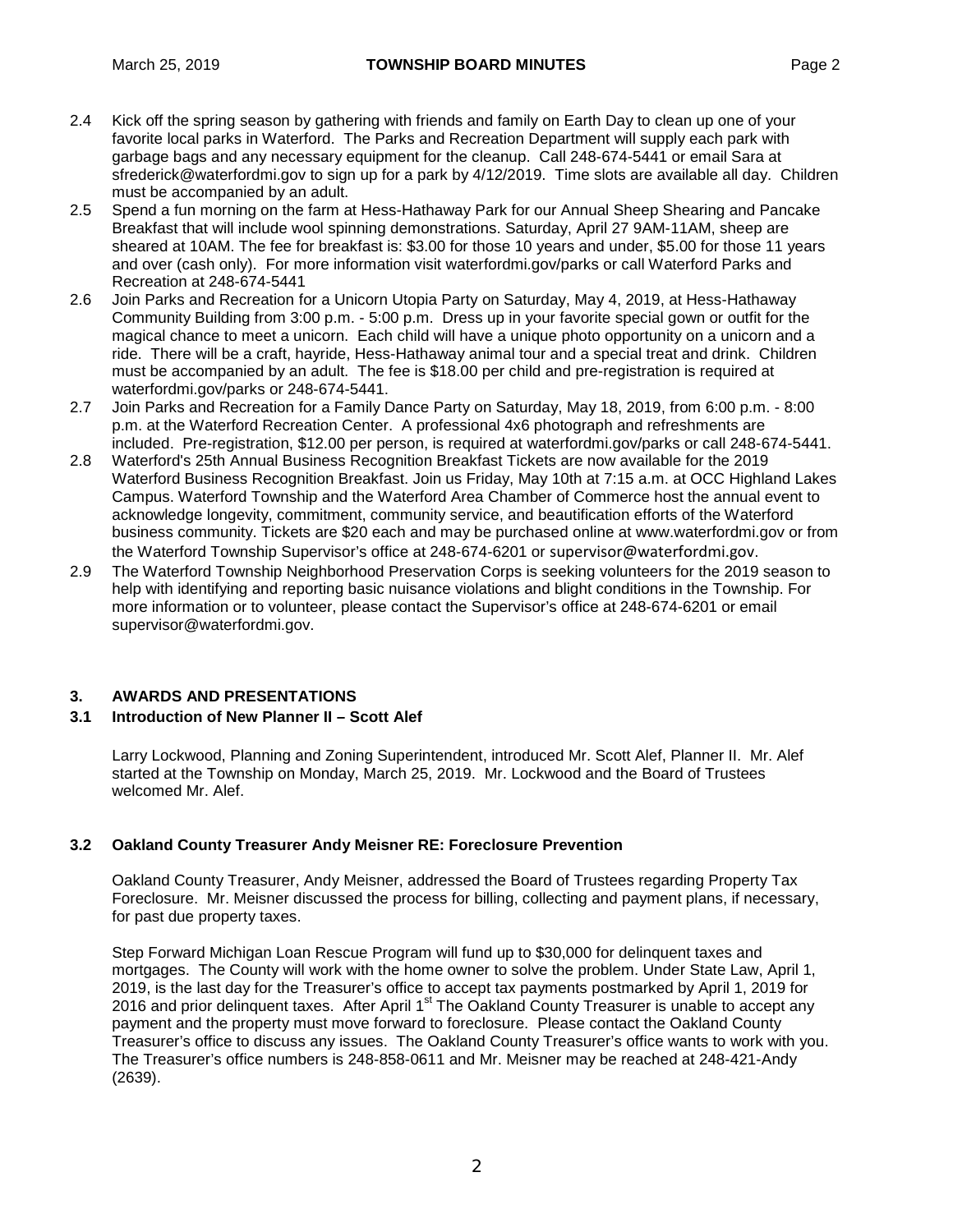Mr. Meisner thanked the Board of Trustees for their time.

## **4. CONSENT AGENDA**

*Board Members may remove items from the Consent Agenda for discussion purposes or for the purpose of voting in opposition. Public comment for items removed from the consent agenda may be received in the same manner immediately following the Consent Agenda.*

- 4.1 March 11, 2019, Meeting Minutes
- 4.2 March 19, 2019, Special Meeting Minutes
- 4.3 March 25, 2019, Bill Payment
- 4.4 Receive the Clerk's Office December 2018 Preliminary Report
- 4.5 Receive the Treasurer's Office February 2019 Report
- 4.6 Appoint Clerk Kim Markee to the Parks and Recreation Board

The following memo was received from Supervisor Wall.

I respectfully request the Township Board's approval for the appointment of Waterford Township Clerk Kim Markee to the Parks and Recreation Board. Kim will serve as the Township Board liaison for a term concurrent with her Township Board of Trustees term through November 20, 2020.

The Waterford Township Parks and Recreation Department as directed by its Board serves a critical role in providing programs and services related to enhancing the quality of life for Waterford residents, as well as conserving and protecting the Township's natural resources.

Kim agreed to serve as the Township Board's liaison to the Parks and Recreation Board and will contribute ideas and guidance to help steer and grow Waterford's recreation programs. I believe Kim will make valuable contributions as a member of this Board to ensure Waterford Parks and Recreation programs and facilities remain both viable and relevant to the community.

Thank you for your consideration.

Moved by Birch,

Seconded by Markee; RESOLVED, approve Consent Agenda items 4.1 through 4.6. A roll call vote was taken.

Ayes: Wall, Markee, Birch, Bartolotta, Frasca, Joliat, and Thomas Nays: None Absent: None

Motion carried unanimously.

# **5. BOARD LIASON REPORTS (VERBAL)**

Trustee Bartolotta discussed the March 18, 2019, Eagle Lake Board Meeting. They are continuing with Progressive for the annual Lake Treatment, Goose Buster and keeping abreast on the phragmites.

Clerk Markee- advised that the Library Board will meet on Wednesday, March  $27<sup>th</sup>$  at 6:00 p.m. and to save the date for the following events:

Saturday, April  $6<sup>th</sup>$  and April  $7<sup>th</sup>$  – Friends of the Library Used Book Sale

Saturday, April 13 – Book It! 5K Run/Walk/1-Mile Family Fun Run

Thursday, April 25<sup>th</sup>, Saturday, April 27<sup>th</sup> and Sunday, April 28<sup>th</sup> – Library Garden Club Garden Fair

Monday, April15th – Deadline to submit a poem for Poetry Leaves Exhibition

Wednesday, May 1 – Poetry Leaves Exhibition Ribbon Cutting & Reception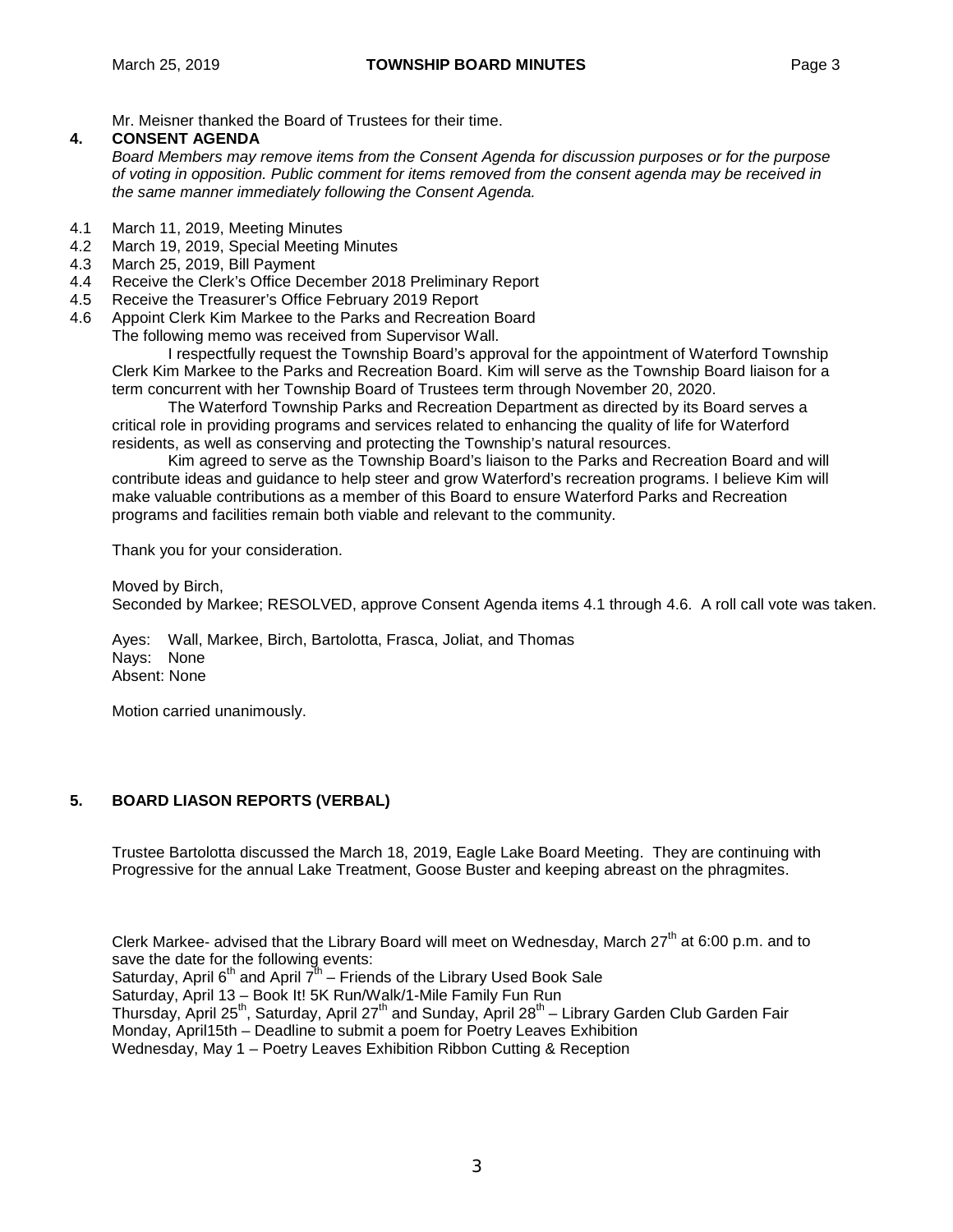## Board Liaison Reports Continued.

Trustee Joliat – Watkins Lake approved the 2018 reimbursements. The Zoning Board of Appeals approved a teardown and rebuild bringing it closer to compliance. The Business Expo was well attended. The Drayton Plains Nature Center (DPNC) is looking for summer help and the DPNC lobby will be open in May.

Trustee Frasca discussed the March 14, 2019, Hess Hathaway Committee meeting. The April 27<sup>th</sup>, Sheep Shearing and May 4<sup>th</sup> Unicorn Utopia Party are coming up soon. There are a lot of activities and they are getting ready for spring and summer camps.

# **6. INTRODUCTION**

# 6.1 **Consider Introduction of Wireless Facilities in Right-of-Way Ordinance 2019-003**

The following memo was received from Gary Dovre, Township Attorney.

Provided with this letter is a proposed ordinance that is recommended for introduction (subject to possible modifications as addressed below) at your March 25, 2019 meeting. The ordinance is focused on the technology now favored by the wireless communication industry for providing service. That technology involves the use of antennas placed closer together at generally lower heights than traditional cellular towers. To facilitate this new technology, the wireless communication industry has successfully convinced the legislature in Lansing and the Federal Communications Commission to adopt laws that, with some exceptions and limitations, require municipalities to approve antennas and related wireless facilities, utility poles or other support structures in the public right-of-way. Those laws are described in the Purpose section of the ordinance.

As indicated in its Purpose, the ordinance is intended to respond to and provide for compliance with the new State and Federal laws. Unfortunately, while those laws are on the same general subject of small cell wireless facilities in the right-of-way, they contain differing standards and requirements. We have attempted to reconcile those differences in this ordinance.

We would note that these new State and Federal laws do not require adoption of an ordinance. They simply apply as a preemption of a municipality's authority over its rights-of-way. However, to avail itself of the limited municipal rights recognized by these laws, an ordinance is needed. One benefit of an ordinance that we have attempted to provide is as a roadmap of sorts for compliance with these complicated and differing laws. An additional benefit is to take advantage of the right recognized by the State law to require a permit

Back in 2002, the Michigan legislature passed what has come to be known as the METRO Act, which required municipalities to issue permits allowing access and use of public right-of-way but only for telecommunication wires and cables. It did not cover the antennas and related wireless facilities and support structures now being addressed. Under that Act, the MPSC was required to and did develop a uniform permit form for use.

We do not know why Public Act 365 did not contain a similar mandate for a uniform permit, leaving that decision to each community. This ordinance would require a permit and incorporates permit terms and conditions already in Article VI of the Right-of-Way Management Ordinance and some additional ones based on the MPSC approved METRO Act permits on the theory that the same rules should apply to all wires and wireless installations in the public right-of-way.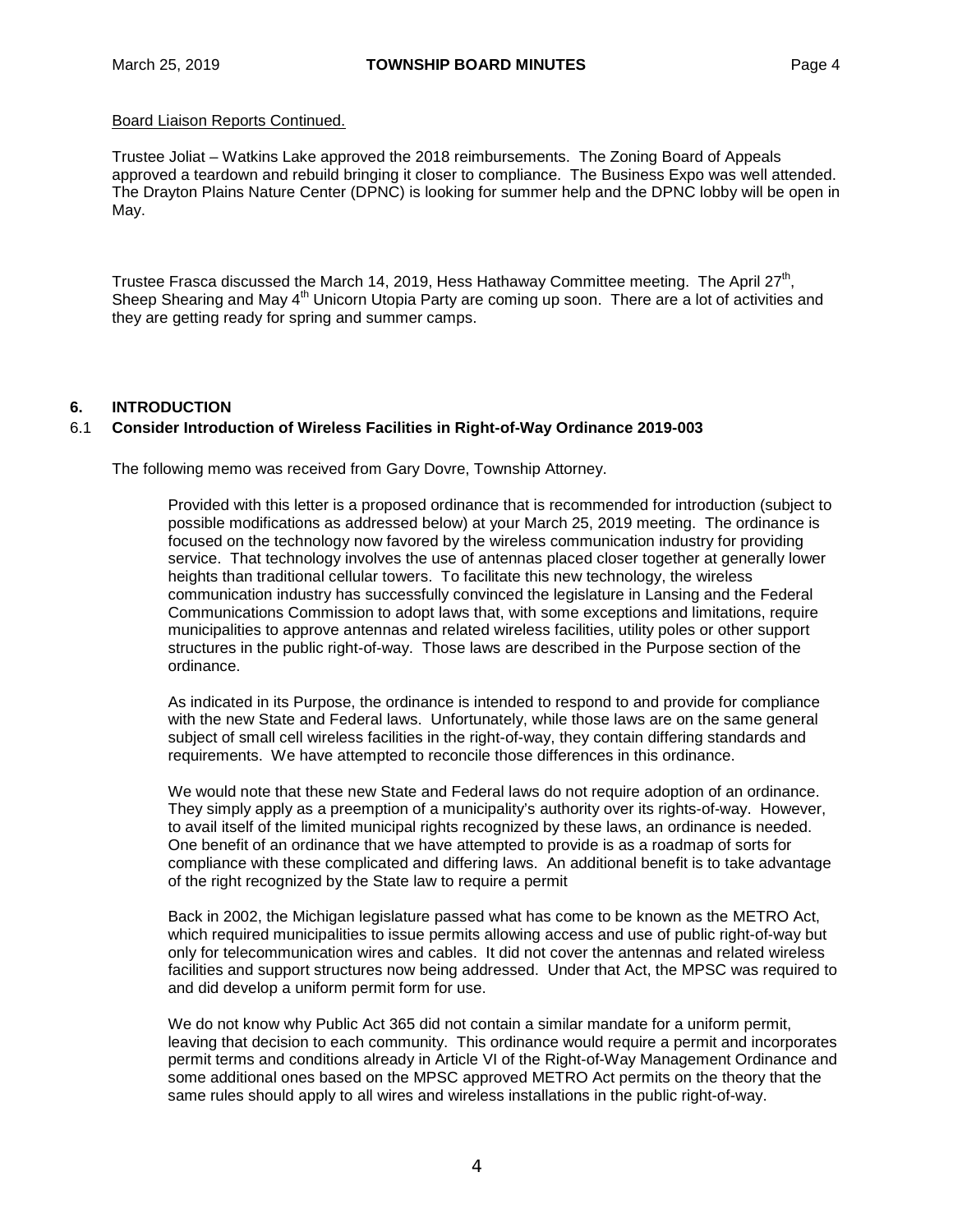As mentioned at the outset, introduction of the ordinance is recommended subject to possible modifications. We recommend that any such modifications be limited to the sections of the ordinance on:

- Permit applications for right-of-way permit.
- Public, utility, traffic, and pedestrian safety protection standards.
- Aesthetics, spacing, and undergrounding standards.

Each of these sections was drafted to be as comprehensive as possible. Regarding permit applications, there may be additional information you want to require or information listed that is not considered necessary. A motion to introduce should identify any such changes to be made in the ordinance that comes back to you for adoption. The same comment would apply to the safety protection standards section.

Some additional comment regarding the aesthetics, spacing, and undergrounding standards is appropriate. Both the State and Federal laws recognize a municipality's ability to adopt measures directed at the appearance of wireless facilities in the right-of-way. The State law refers to them as concealment measures, while the Federal law refers to them as aesthetic requirements. Both laws require such standards to be objective, reasonable/technically feasible, and nondiscriminatory as related to other infrastructure in the right-of-way.

The State law says that such standards may only be applied in historic districts, downtown districts, and residential zoning districts. While the Federal law contains no such limitation, it does contain language that could be interpreted to mean that for aesthetic standards to be enforceable they must be published prior to April 14, 2019. To protect against such an interpretation, our recommendation is to include as many standards as you would like to see applied, as opposed to eliminating standards over concern that a wireless provider might object to them. As provided in the ordinance, waivers or modifications from one or more standards may be requested.

There is one other aspect of this ordinance involving a policy call that could prompt a modification at introduction. It relates to the different heights and annual fees for installation under the State and Federal laws. Very generally, the maximum heights and annual fees under the State law are less than under the Federal law. The annual fees under the State law are \$20 for colocation on existing structures, and \$125 for new structures. In contrast, the Federal law recognizes a \$270 annual fee as presumptively reasonable for either type of installation. With respect to height, the State law limits the height of new poles to 40 feet, with antennas not to extend more than 5 feet above the top of poles/structures. In contrast, the Federal law allows overall heights of poles/structures and antennas to heights of 50 feet or more (up to 10% taller than the height of the existing pole or an immediately adjoining pole.)

This ordinance would allow for payment of the Federal fee to be required for poles/structures exceeding the maximum heights under State law. That could be controversial and invite a challenge. It has been included for your consideration as a way to incentivize wireless providers to stay within the height limits under the State law. Nevertheless, if you do not want to go down this path, the modification of the ordinance at introduction would eliminate the provisions for this approach in Sections 14.5-105, 14.5-108, 14.5-109, 14.5-110, 14.5-111, and 14.5-112 of the ordinance.

As mentioned, the State and Federal laws we have attempted to reconcile and provide for compliance with in this ordinance are complicated and inconsistent with one another in some areas. Although we are comfortable recommending this ordinance for introduction and eventual adoption, that does not mean it won't be challenged. Actually, such challenges could be inevitable considering the number of small wireless facilities anticipated to be installed.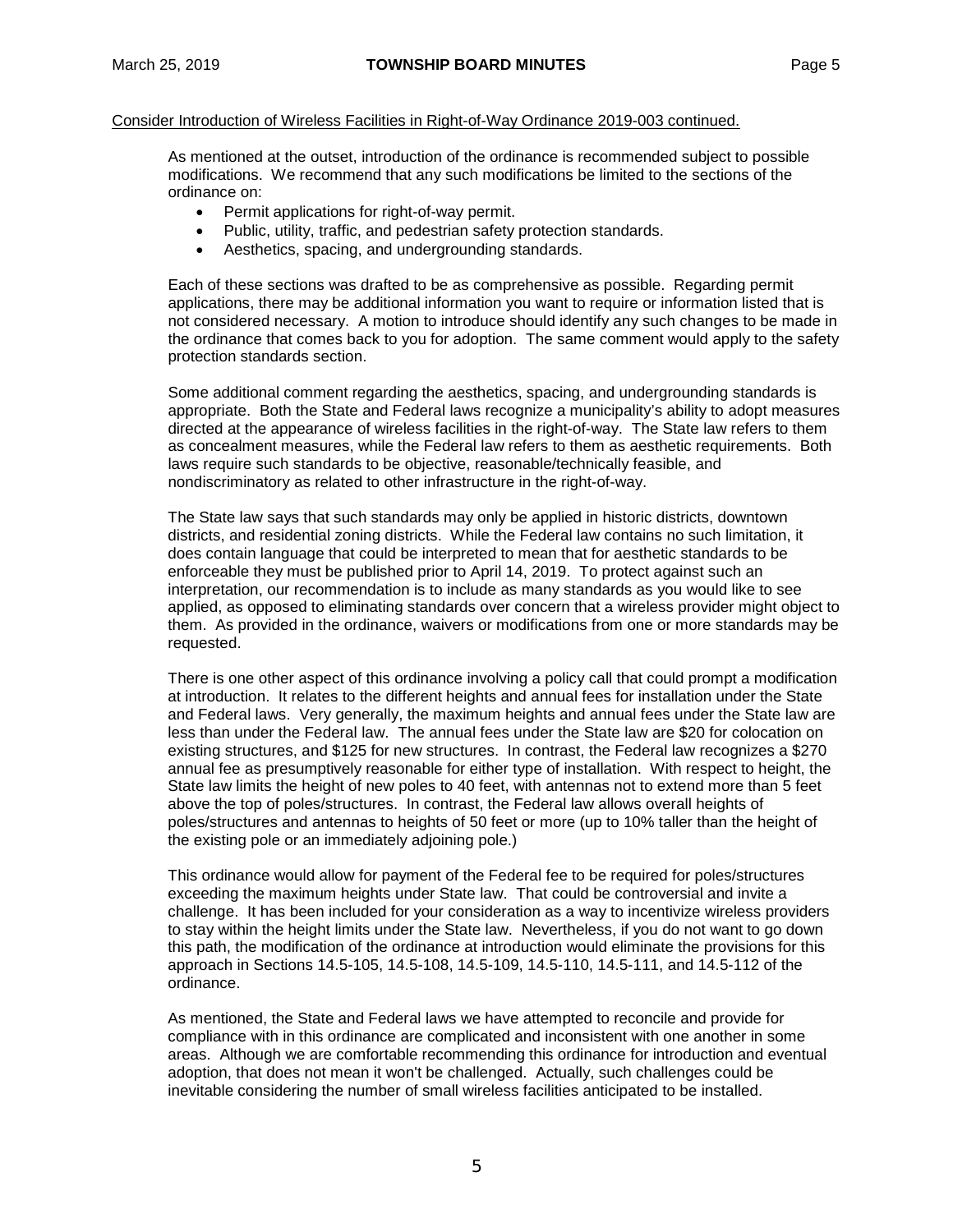The FCC's summary of the evidence it received in its Declaratory Ruling and Third Report and Order included the following estimates of additional sites that would need to be built nationwide over the next several years:

| Verizon   | 10 to 100 times its existing # of sites.                               |
|-----------|------------------------------------------------------------------------|
| AT&T      | 100s of 1,000s by the entire industry                                  |
| Sprint    | 40.000 for itself                                                      |
| Accenture | 300,000 for the entire industry (Accenture is not a wireless provider) |

While the number of sites the wireless industry will need may prompt ordinance challenges, it also would seem to point to the need for municipal oversight and regulation to the extent it is still allowed. This ordinance was prepared with that objective.

### **CHARTER TOWNSHIP OF WATERFORD ORDINANCE NO. 2019-003 WIRELESS FACILITIES IN RIGHT-OF-WAY ORDINANCE**

An Ordinance to amend the Waterford Charter Township Code to provide an additional exemption from the Disruption Permit requirement and to add a new Article in Chapter 14.5, to establish requirements, standards, and regulations for access to and use of public right-of-way for wireless facilities and provide penalties for violations of the added Article

THE CHARTER TOWNSHIP OF WATERFORD ORDAINS:

## **Section 1 of Ordinance**

That Section 14.5-011(b) of the Waterford Charter Township Code is amended by adding a new subsection (6) to read as follows:

# **Sec. 14.5-011. - Disruption permit required.**

- $(a)$  and  $(c)$  [Unchanged.]
- (b) Exceptions and emergencies. A disruption permit is not required for:
	- (1) (5) [Unchanged.]

(6) Disruptions that comply with the terms and conditions of this Chapter and any applicable Telecommunications or Use Permit issued under this Chapter for which the Road Commission of Oakland County (RCOC) or Michigan Department of Transportation

(MDOT) has issued a construction permit, copies of which have been filed with the Township. Such a construction permit issued by RCOC or MDOT shall satisfy the disruption permit requirement under Section 14.5-034 for telecommunication facilities.

# **Section 2 of Ordinance**

The Waterford Charter Township Code (Code) is amended by adding a new Article IX, Wireless Facilities in Right-of-Way, in Chapter 14.5, Right of Way Management, to read as follows: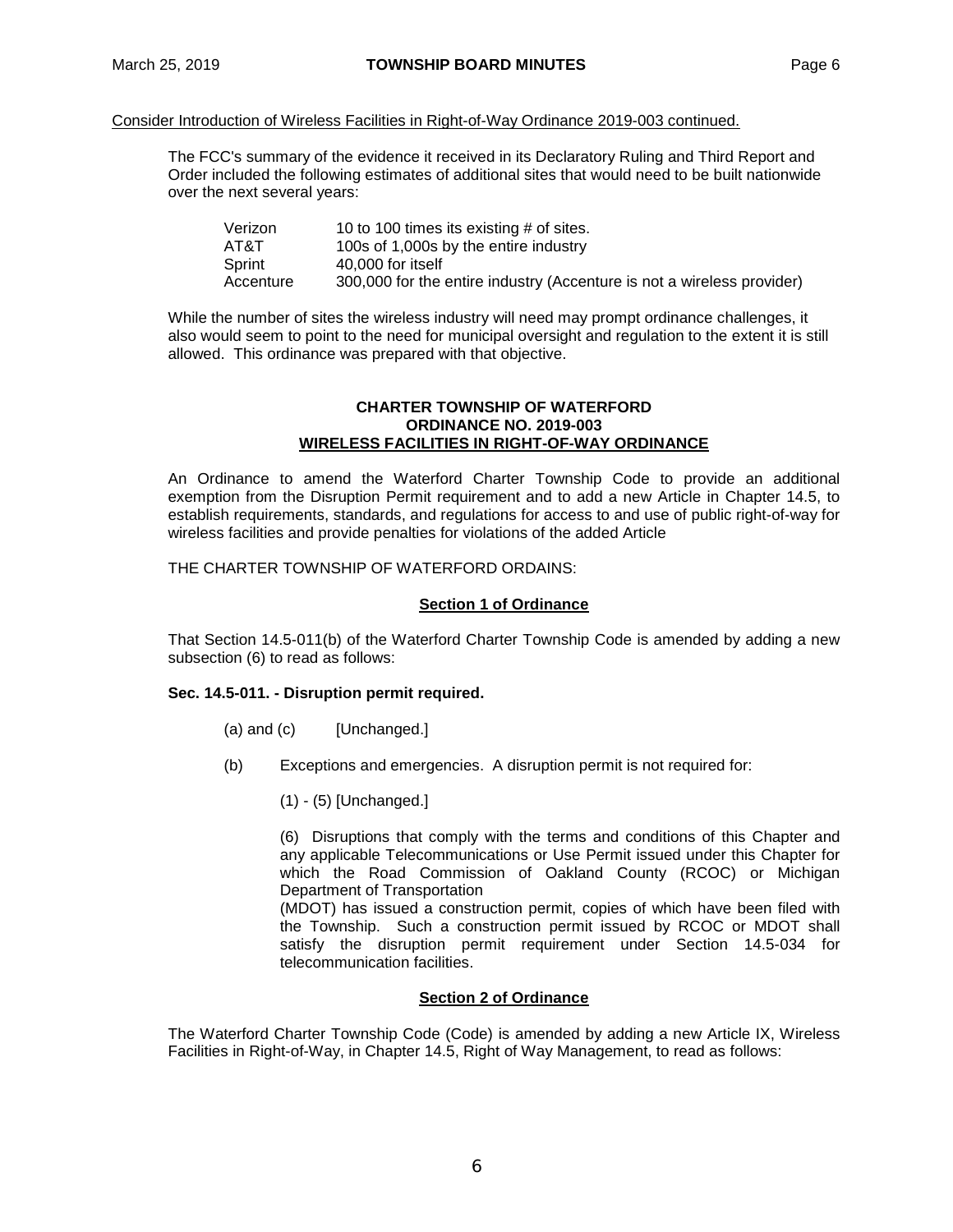### **ARTICLE VIII. - WIRELESS FACILITIES IN RIGHT-OF-WAY**

#### **Sec. 14.5-101. - Purpose.**

This Article is adopted in response to new and differing State and Federal regulations, including Michigan Public Act No. 365 of 2018 (MCL 460.1301 - 460.1339), 47 USC 1455, Rules adopted by the Federal Communications Commission (FCC) as 47 CFR 1.40001 (now 47 CFR 1.6100) and 47 CFR 1.6001 - 1.6003, and the FCC's Declaratory Ruling and Third Report and Order in FCC 18-133, that infringe on the Township's constitutional and proprietary rights and interests in its public right-of-way and the reasonable control thereof under Article VII, Section 29 of the Michigan Constitution of 1963, the Charter Township Act, and other applicable laws, which would allow the Township to require public right-of-way users to obtain a franchise or license from the Township. Without waiving those Township rights, this Article is adopted for the purpose of complying with those State and Federal regulations by providing for and regulating access to and ongoing use of public rights-of-way for wireless facilities that are not considered to be telecommunications facilities covered by the Metropolitan Extension Telecommunications Rightsof-Way Oversight Act (Act No. 48 of the Public Acts of 2002) ("Act"), and permits applied for and issued under that Act and Article IV of this Chapter.

#### **Sec. 14.5-102. - Definitions.**

As used in this Article, the following words and phrases shall have the indicated meanings:

**Applicant** means a wireless provider that applies for a permit or approval for wireless facilities, a wireless support structure, or utility pole in a public right-of-way.

**Collocation** or collocate means to place, replace, modify, mount, or install wireless facilities on or adjacent to a wireless support structure or utility pole, but does not include makeready work or the installation of a new wireless support structure or utility pole.

**Eligible facilities request** means a request for modification of a lawfully existing wireless tower or lawfully existing wireless base station in a public right-of-way that involves collocation, removal, or replacement of wireless facilities that will not substantially change the physical dimensions of the wireless tower or based station support structure, with wireless tower, wireless base station, and substantial change defined in Section 14.5-110.

**Micro wireless facility** means a small wireless that is not more than 24 inches in length, 15 inches in width, and 12 inches in height that does not have an exterior antenna more than 11 inches in length.

**Public right-of-way** means the area on, above, or below a public roadway, highway, street, alley, bridge, sidewalk, or utility easement dedicated for compatible uses, whether owned or controlled by, or under the jurisdiction of, the Township or county, state, or federal government but does not include a private right-of-way, limited access highway, land owned or controlled by a railroad, and railroad infrastructure.

**Small wireless facility** means a wireless facility that meets each of the following requirements:

(a) Each antenna is enclosed or would fit within an enclosure of not more than 6 cubic feet in volume.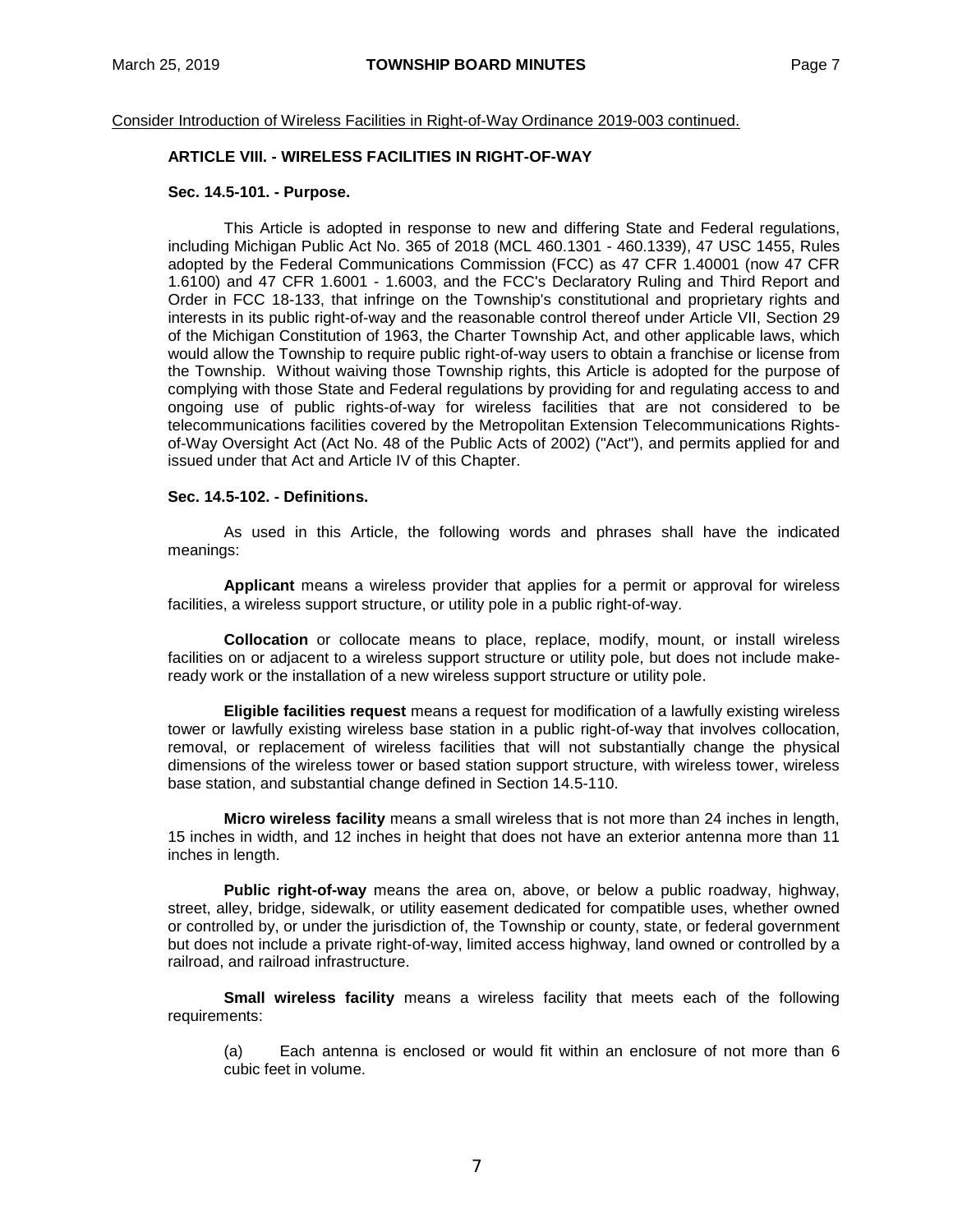(b) All other wireless facilities associated with all antennas at a single location are not more than 28 cubic feet in volume, with electric meters, telecommunications demarcation boxes, grounding equipment, power transfer and cut-off switches, vertical cable runs, and concealment elements required by the Township excluded from that calculation.

**Utility pole** means a pole or similar structure other than a wireless support structure, that is or may be fully or partially used for cable or wireline communications, electric distribution, lighting, traffic control, signage if the pole is at least 15 feet in height above ground level, or a similar function, or that is designed to support small wireless facilities.

**Wireless facility or facilities** means equipment and components at a fixed location that enable or facilitate the provision of wireless services, including antennas, transmitters, receivers, coaxial or fiber-optic cable, equipment shelters or cabinets, power supplies, comparable equipment, and miscellaneous hardware, but excluding structures or improvements on, under, or within which the equipment is collocated, telecommunication facilities as defined in Article IV, and a wireline backhaul facility.

**Wireless provider** means a person or entity that provides wireless services and a person or entity that builds wireless facilities or support structures for a disclosed provider of wireless services.

**Wireless service** means a wireless communication service that is permitted or authorized by the Federal Communications Commission, which includes but is broader than personal wireless services as defined in 47 USC 332.

**Wireless service provider** means a person or entity that provides wireless services.

**Wireless support structure** means a freestanding structure designed to support or capable of supporting small wireless facilities but does not include a utility pole.

#### **Sec. 14.5-103. - Required permits and approvals to be applied for and complied with.**

(a) Wireless facilities, wireless support structures, and utility poles shall not be installed, used, operated, or maintained in a public right-of-way without complying with the applicable regulations in this Article and first obtaining and thereafter complying with the terms and conditions of all of the following permits or approvals:

(1) A Use Permit to be applied for, reviewed, and issued or denied under Articles III and V of this Chapter and the requirements, standards, and regulations in this Article. Section 14.5-021(c) that requires Township Board approval, Section 14.5-024 that limits the term, and Section 14.5-058(a) regarding the time allowed for permit decisions, and any other provisions in Articles III or V that conflict with this Article shall not apply to the Use Permit.

(2) Required building, electrical, and other construction code permits from the Township Building Official to be applied for, reviewed, and issued or denied under Article III in Chapter 4 of the Code.

(3) Any approvals or permits required, to be applied for, reviewed, and issued or denied under the Township Zoning Ordinance.

(b) A permit or approval shall not be required, and fees or rates shall not be payable for: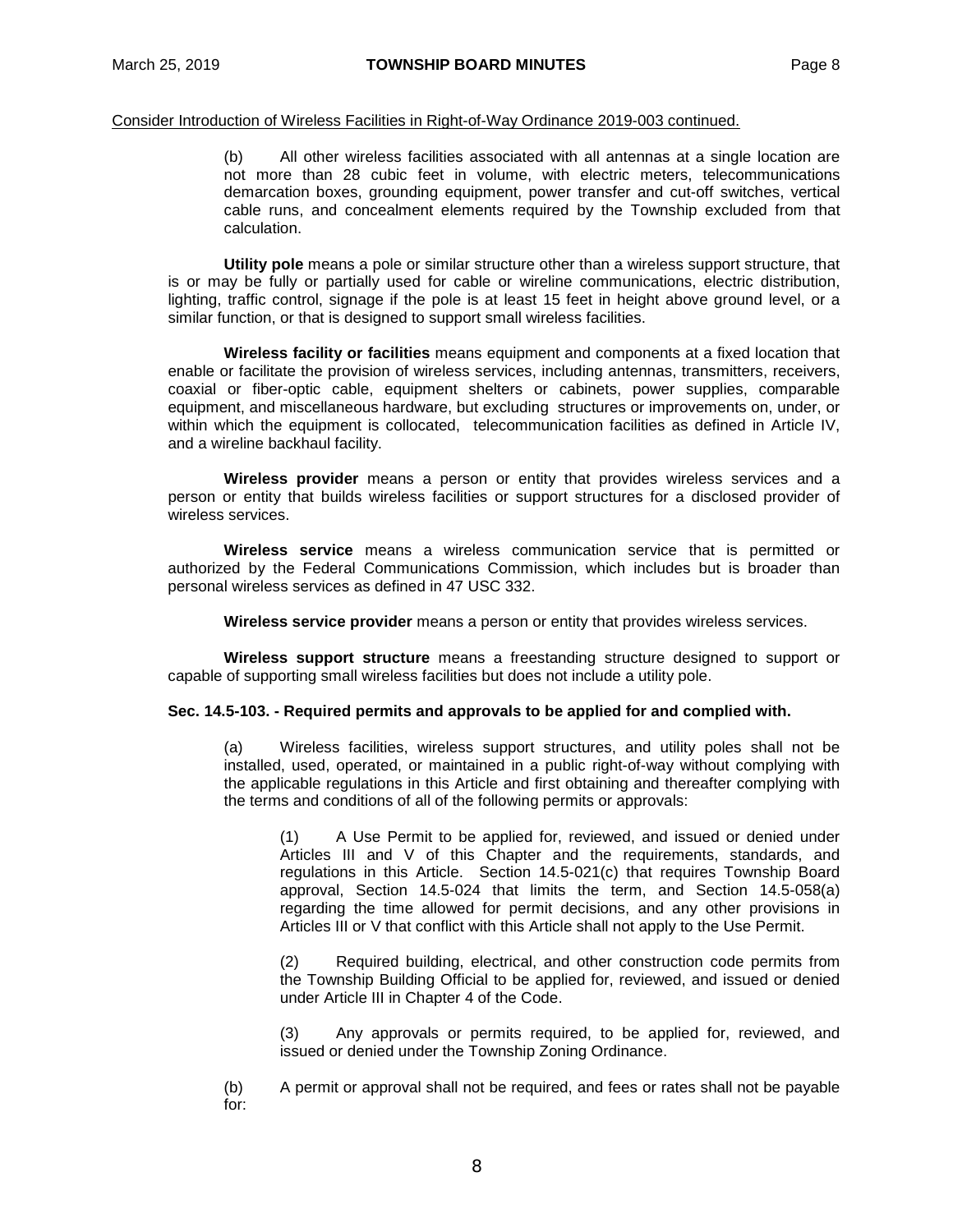(1) Replacement of a small wireless facility with a small wireless facility that is not larger or heavier and complies with applicable codes.

(2) Routine maintenance of small wireless facilities, wireless support structures, or utility poles.

(3) The installation, placement, maintenance, operation, or replacement of a micro wireless facility that is suspended on cables strung between utility poles or wireless support structures in compliance with applicable codes.

(c) Any construction code and Zoning Ordinance permits or approvals for wireless facilities, wireless support structures, or utility poles shall be conditioned on the issuance of and compliance with the Use Permit and conditions of that Permit.

(d) The time period for the Township to act on a wireless provider permit or approval application for wireless facilities, support structures, or utility poles under this Article shall not commence until the Township has complete applications for all of the required Township Permits listed in subsection (a).

(e) In addition to Township permits and approvals, any required permits from other governmental entities that also have an ownership, control, or jurisdictional interest in the public right-of-way (Road Commission of Oakland County or RCOT and Michigan Department of Transportation or MDOT) must be obtained prior to construction, and thereafter complied with. Obtaining a permit for wireless facilities, wireless support structures, or utility poles from another governmental entity who shares the public rightof-way with the Township does not relieve a wireless provider from the need to comply with the standards in this Article and the Township reserves the right to require that a Use Permit under this Article be applied for, obtained, and complied with.

(f) To the extent applicable and allowed under existing franchises, permits, and applicable law, the permit requirements under this Article shall apply to all new installations in the public right-of-way by electric and gas public utilities, incumbent or competitive local exchange carriers, fiber providers, and cable television video services providers.

## **Sec. 14.5-104. - Types of wireless facilities and applicable standards.**

(a) The following types of wireless facilities, support structures, and utility poles in the public right-of-way are addressed and subject to the application, review, and other standards and regulations in the indicated Section of this Article:

(1) Section 14.5-108 for collocation of a small wireless facility on an existing wireless support structure or utility pole.

(2) Section 14.5-109 for collocation of a small wireless facility on a new or replacement wireless support structure or utility pole.

(3) Section 14.5-110 for eligible facilities requests.

(4) Section 14.5-111 for collocation of wireless facilities other than small wireless facilities and eligible facilities requests.

(5) Section 14.5-112 for replacement and new wireless support structures or utility poles not involving small wireless facilities or eligible facilities requests.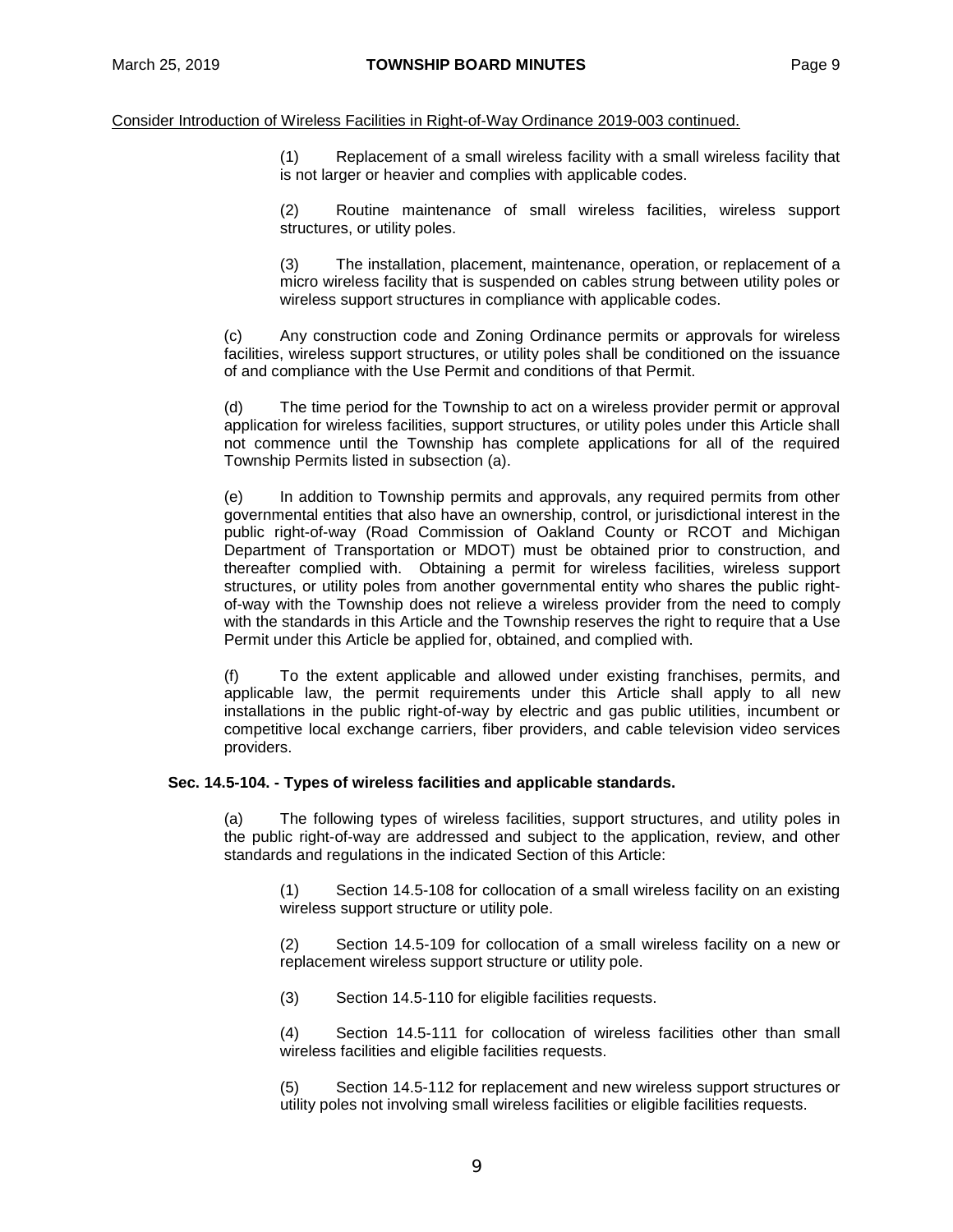(b) An application for a permit or approval required under this Article shall conspicuously identify the type of wireless facilities proposed and the ordinance Section(s) listed in subsection (a) that the applicant believes to be applicable.

## **Sec. 14.5-105. - Applications for Right-of-Way Use and Disruption Permits.**

(a) Applications for Use Permits for proposed wireless facilities, wireless support structures, and utility poles under this Article shall be as provided in Articles III and V of this Chapter, with the construction plans and construction and schedule information listed in Sections 14.5-055 and 14.5-056 as being for disruption permits required for the Use Permit application. The Use Permit application shall include:

 $(1)$  By reference to those listed in Section 14.5-104(a), a conspicuous identification of the type of wireless facilities proposed and applicable ordinance of the type of wireless facilities proposed and applicable ordinance Section.

(2) Documentation of the date when complete applications for construction code permits and any required Zoning Ordinance permits or approvals were or will be made.

(3) Copies of all applications, plans, and other documents submitted to the Road Commission of Oakland County (RCOC) and Michigan Department of Transportation (MDOT) for a construction permit or documentation of the date when those submittals will be made and with an agreement to provide the Township with the required copies at that time.

(b) The construction plans and application information under Sections 14.5-053, 14.5-054, 14.5-055, 14.5-056 in Article V shall include the following:

(1) Information necessary to demonstrate compliance with the applicable standards for the type of wireless facilities, support structure, or utility poles for which approval is requested under Sections 14.5-108 through 14.5-112.

(2) Information necessary to demonstrate compliance with the public, utility, and traffic safety and protection standards in Section 14.5-106.

(3) Information necessary to demonstrate compliance with the aesthetic, spacing, and undergrounding standards in Section 14.5-107.

(4) Manufacturer, model number, height, width, depth, weight, and volume in cubic feet of all proposed wireless facilities individually and collectively, specifically including the total cubic feet of each antenna and the total cubic feet of all other wireless facilities.

(5) Certified documentation that each proposed wireless support structure or utility pole can structurally accommodate the proposed wireless facilities and documentation of any ability to accommodate any future wireless facilities.

(6) Underground improvements and above ground improvements, structures, and landscaping (as described in Section 14.5-055) within 75 feet of the proposed location.

(7) Geographic information system (GIS) coordinates for the proposed location.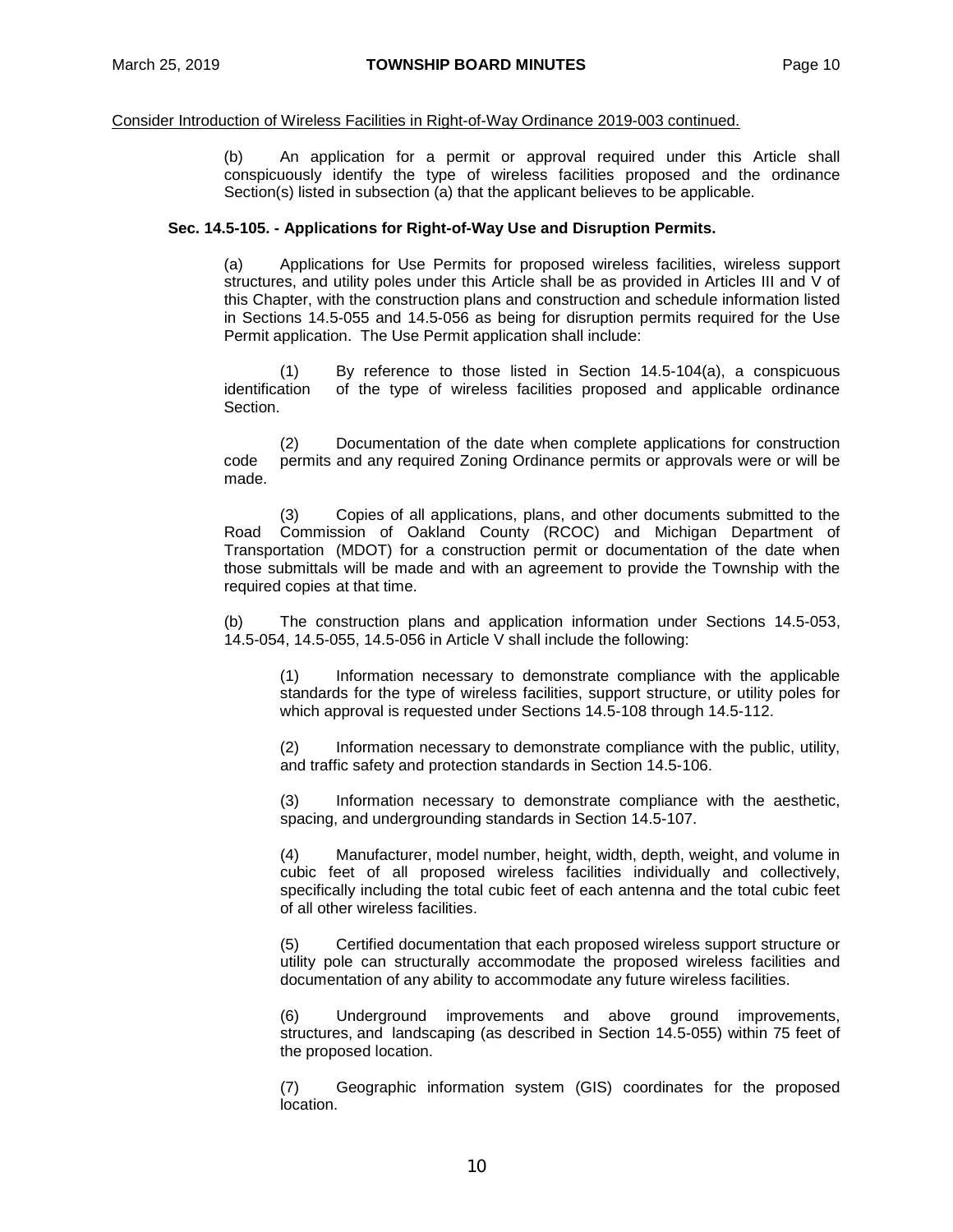(8) Photos of existing conditions and photo simulations of proposed conditions.

(9) A certificate of compliance with FCC rules related to radio frequency emissions from the proposed wireless facilities.

(10) A written certification by the applicant that the wireless facilities for which the permit is requested will be operational within one (1) year after permit issuance.

(11) The information required for applicants in Section 14.5-053(d) for the owners of and wireless providers that will use the proposed wireless facilities, wireless support structures, and utility poles.

(12) Documentation of the applicant's ability to provide any required bond under Section 14.5-115.

(13) Payment of any application, review, or processing fee established by resolution of the Township Board under Section 14.5-116.

(14) For applications that would involve exceeding the height limits under Public Act No. 365 of 2018, to the height limits allowed by 47 CFR 16.001 - 16.003, a statement of whether the applicant agrees to payment of the annual recurring fees recognized as presumptively valid under the Declaratory Ruling and Order in FCC 18-133.

(c) An application may be for up to 20 collocations by the applicant of substantially similar small wireless facilities for placement on similar types of wireless support structures or utility poles.

#### **Sec. 14.5-106. - Public, utility, traffic, and pedestrian safety protection standards.**

(a) Wireless facilities, wireless support structures, utility poles, and any related equipment shall be designed, installed, used, and maintained in compliance with the following standards that are intended to avoid material interference with the safe operation of traffic equipment, sight lines and clear vision areas, Americans with Disabilities Act (ADA) compliance regarding pedestrian access or movement, and the maintenance and full unobstructed use of public utility and drainage infrastructure:

(1) Shall have a separation distance of at least five (5') feet from a sidewalk and the back of a curb, or if there is no curb, from the edge of the improved public right-of-way used for motor vehicle travel.

(2) Shall have a separation distance of at least five (5') feet from the edge of any driveway and not be positioned to obstruct the ability to view traffic on the road from a vehicle exiting a driveway.

(3) Shall be located outside the corner clearance area under the Zoning Ordinance and comply with any other traffic safety clear vision standard under any Township or other governmental ordinance, code, standard, rule, or regulation.

(4) Shall not cause a physical or visual obstruction or safety hazard to pedestrian or vehicular traffic.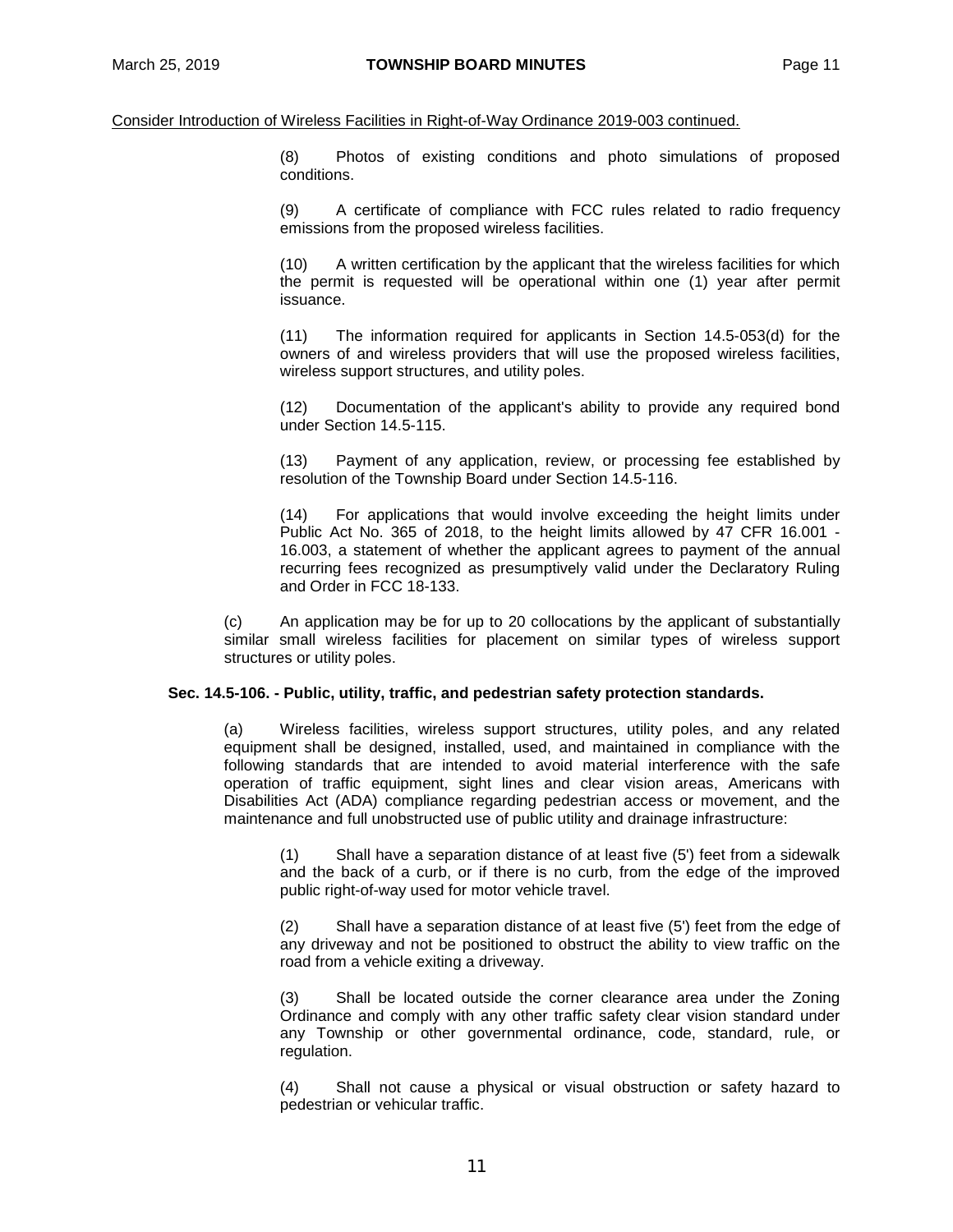(5) Shall comply with any setback, separation, or isolation distance requirement from existing or planned public utilities and lawful structures in the public right-of-way under any Township ordinance, code, or design standards.

(6) The lowest part of wireless facilities shall be located at a height that is at least ten (10') feet above existing grade or higher as necessary to not pose a hazard or obstruction to persons or vehicles and to provide sufficient separation distance from power lines and similar facilities.

(7) Wireless support structures and utility poles shall not have more collocated wireless facilities than the structure or pole is designed and constructed to safely accommodate as documented by a certified structural analysis.

(8) Construction and traffic control during construction shall be in accordance with the Michigan Manual of Uniform Traffic Control Devices, Michigan Vehicle Code, and the directives of the Township public safety department.

(9) Shall not interfere or prevent compliance with Americans with Disabilities Act standards regarding pedestrian access and movement.

(10) Shall comply with all conditions of any required permits from other governmental entities.

(b) To provide compliance with one or more of the standards in subsection (a), the Township may require that a proposed collocation involving a new or replacement utility pole be moved by up to 75 feet for collocation on a designated existing wireless support structure or utility pole or to a designated location for the new or replacement utility pole. The applicant may request a waiver of this requirement by demonstrating in writing that the applicant cannot secure the right to comply with the Township's requirement on reasonable terms and conditions and that compliance imposes unreasonable technical problems or significant additional costs.

(c) An applicant may request a waiver or modification of one or more of the standards in subsection (a) by demonstrating in writing that compliance will prevent a disclosed wireless service provider that would be using the proposed wireless facilities, support structure, or utility pole, from providing personal wireless services in violation of 47 USC 332.

## **Sec. 14.5-107. - Aesthetic, spacing, and undergrounding standards.**

(a) Wireless facilities, wireless support structures, utility poles, and any related equipment shall be designed, installed, used, and maintained in compliance with the shall be designed, installed, used, and maintained in compliance with the following standards that are intended to conceal such facilities, structures, and poles to the extent technically feasible in an effort to avoid or remedy the tangible and intangible public feasible in an effort to avoid or remedy the tangible and intangible public harm of installations in the public right-of-way that are unsightly, out-of-character with the surrounding area, or could result in the direct or indirect removal of trees and other aesthetically desirable features and appearances:

> (1) Shall be strictly limited to the location and what is shown on the approved plans.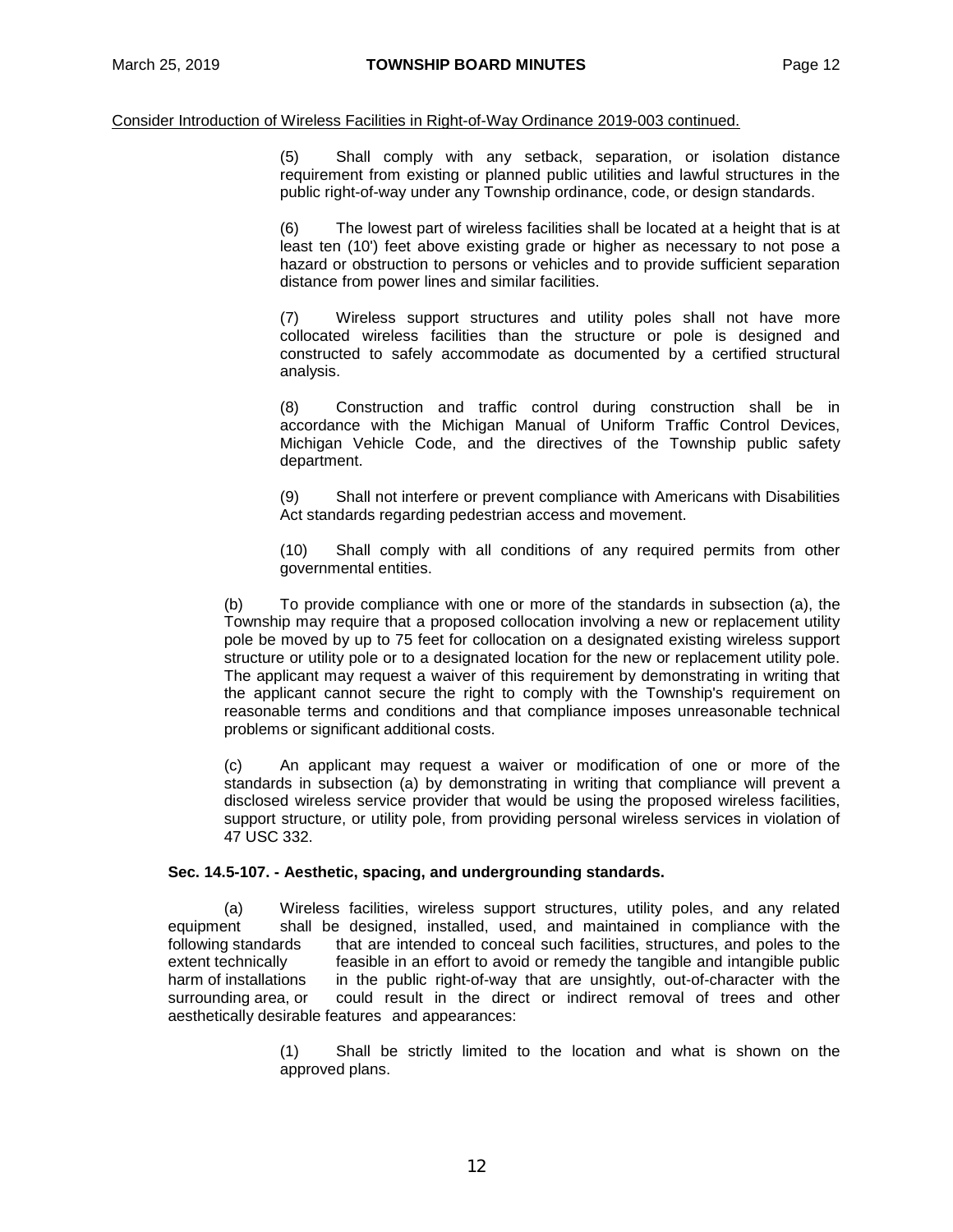(2) Wireless facilities shall be treated and colored to be visually compatible with the wireless support structure or utility pole they are collocated on or associated with by painting or other coating. For existing wood utility poles, a finish color of conduit that is zinc, aluminum, or stainless steel is considered visually compatible.

(3) Wireless facilities shall be compatible in scale and proportion to the structure or pole upon which they are to be attached, using the smallest and least intrusive technology available, with the diameter of top mounted antennas to not exceed twice the diameter of the top of the structure or pole.

(4) Antennas shall be top mounted and aligned with the centerline of wireless support structures or utility poles, or side mounted with the vertical centerline of the antenna parallel with the support structure or utility pole.

(5) All cables and wires shall be placed in conduit or otherwise properly secured and concealed on the wireless support structure or utility pole.

(6) No more than three (3) antennas may be collocated on a utility pole and only if that number of antennas can be designed and accommodated in a manner that complies with all requirements of this Section.

(7) Existing trees in the public right-of-way shall not be removed or trimmed to facilitate the installation, use, or maintenance of wireless facilities.

(8) Wireless facilities, support structures, and utility poles shall not be located within the drip line (critical root zone) of an existing tree in or adjoining the public right-of-way.

(9) Ground mounted wireless facilities, including equipment cabinets and enclosures, shall be located as close as legal and technically feasible to the wireless support structure or utility pole they are associated with.

(10) Ground mounted wireless facilities, including equipment cabinets and enclosures, shall be concealed to the extent technically feasible by matching color and materials to existing above-ground structures, landscaping, and placement to take advantage of concealment provided by the proposed structure or pole, existing landscaping, or above-ground improvements.

(11) Wireless facilities shall not project more than two (2') feet from any side of the utility pole or wireless support structure upon which they are collocated.

(12) Wireless facilities shall not be illuminated unless required by law or integral to a concealment design such as appearance as or on a street light pole.

(13) New and replacement utility poles shall be located in alignment with existing utility poles on either side.

(14) New and replacement utility poles shall be located equidistance from existing utility poles on either side.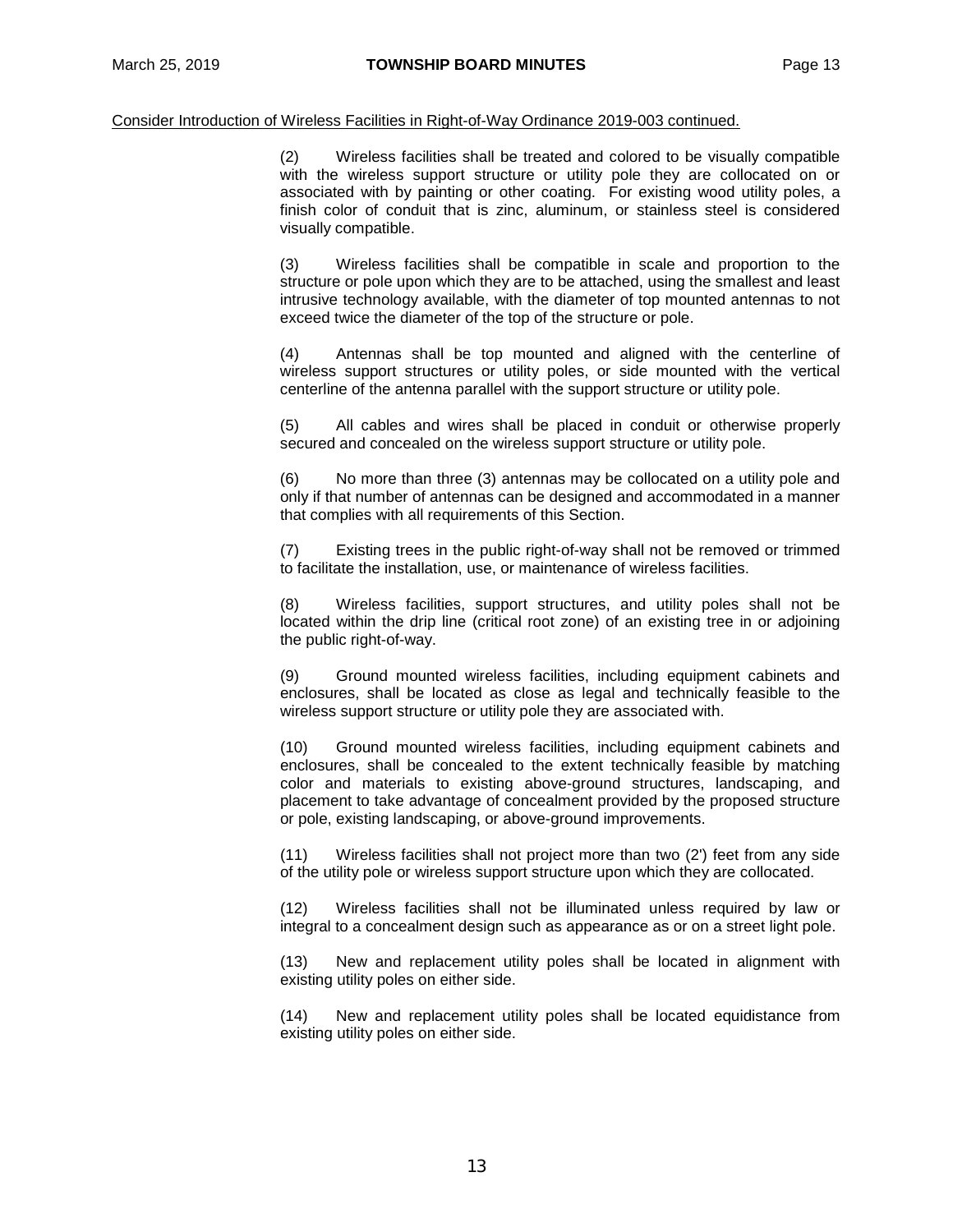(15) New and replacement utility poles shall be made of the same material and have the same visual appearance as the existing utility poles on either side. If those existing utility poles are different, the new or replacement pole shall be metal or fiber if either existing pole is of that material and shall otherwise be the same material as the newer of the existing poles.

(16) Unless a greater height is approved under this Article as required by state or federal law, wireless support structures and utility poles shall not be taller than the existing utility poles on either side.

(17) In a public right-of-way abutting residentially used or zoned property, new wireless facilities, wireless support structures, and utility poles shall only be located in line with a side lot line.

(18) New wireless facilities shall not be collocated on an existing wireless support structure or utility pole that is directly in front of an existing residential dwelling or that is along the frontage of a property containing a building of historic significance under federal, state, or other laws.

(19) New wireless facilities, wireless support structures, and utility poles shall not be located in front of an existing residential or commercial structure.

(20) In a public right-of-way abutting residentially used or zoned property, wireless facilities that require a cooling system shall use a passive system, or if a motorized system is technologically required, shall use a system and fan with the lowest available noise level.

(21) Except for a label containing the name and emergency contact telephone number for the wireless provider responsible for the wireless facilities and wireless support structure or utility pole, information that identifies them and their location, and any information required to be displayed by state or federal law, no signage shall be allowed, with all manufacturer decals that are not needed for safety reasons to be removed or painted over.

(22) Regardless of the number of antennas that are collocated on a utility pole or wireless support structure, the other wireless facilities associated with those antennas shall not exceed 28 cubic feet in volume.

(23) Collocations on and replacement or new utility poles or wireless support right-of-way that has been specifically designated or identified by ordinance or Township Board resolution for a program of improvement, redevelopment, beautification, regulation, or other planning goals, shall be subject to Township review and approval of the design, appearance, and method and height of attachment to assure consistency, compatibility, and uniformity with the standards, objectives, installations and streetscape appearance planned for that public right-of-way under the program.

(b) To provide compliance with one or more of the standards in subsection (a), the Township may require that a proposed collocation involving a new or replacement utility pole be moved by up to 75 feet for collocation on a designated existing wireless support structure or utility pole or to a designated location for the new or replacement utility pole. The applicant may request a waiver of this requirement by demonstrating in writing that the applicant cannot secure the right to comply with the Township's requirement on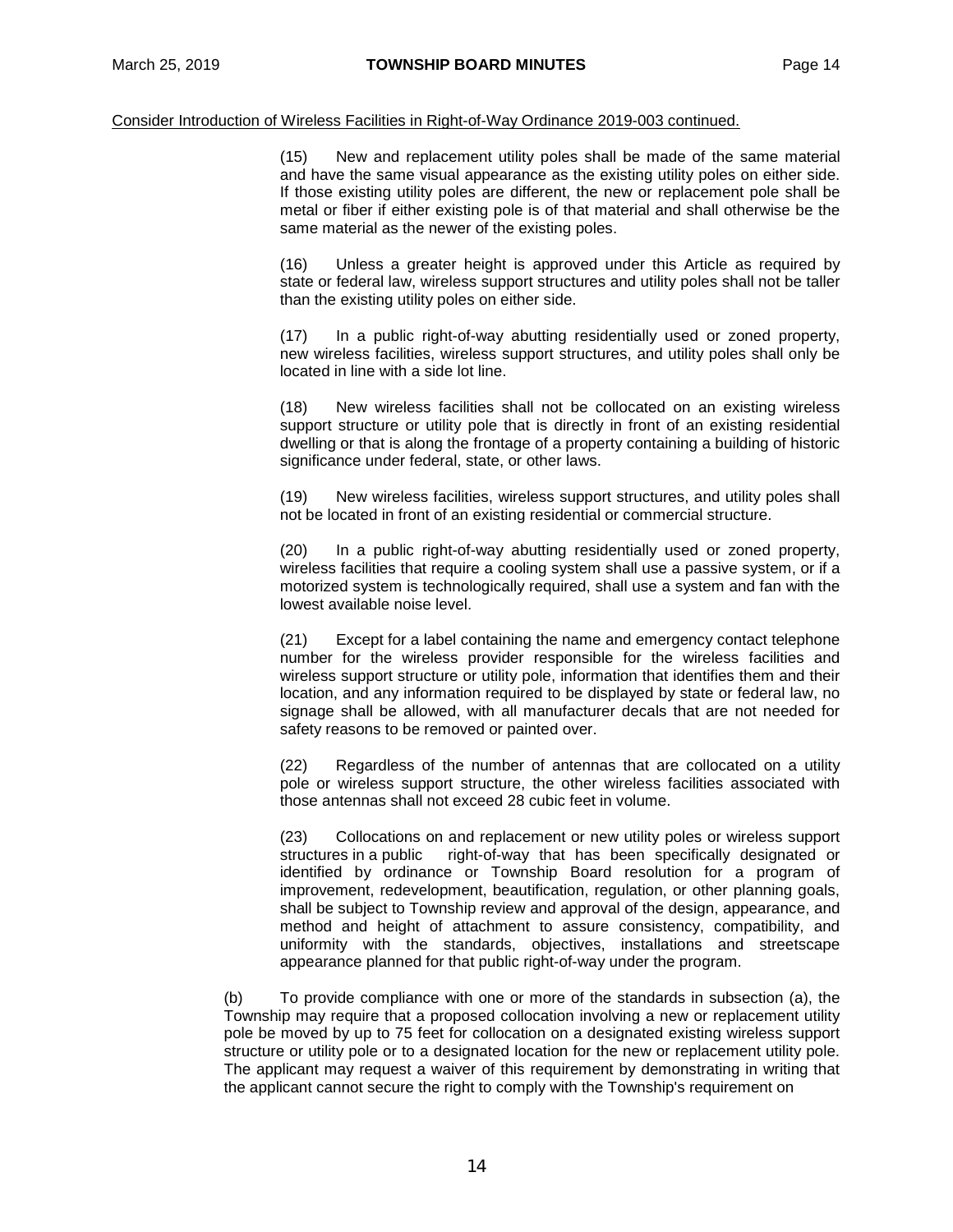reasonable terms and conditions and that compliance imposes unreasonable technical problems or significant additional costs.

(c) Above ground wireless facilities and support structures and utility poles shall not be allowed in an area designated by the Township Board solely for underground or buried cable and utility facilities if all of the following apply:

(1) The Township has required all cable and utility facilities, other than Township, street light, and traffic signal poles and attachments, to be placed underground by a date that is not less than 90 days before the submission of the application.

(2) The Township does not prohibit the replacement of Township poles by a wireless provider in the designated area.

(d) An applicant may request a waiver or modification of one or more of the standards in subsections (a) and (c) by demonstrating in writing that compliance will prevent a disclosed wireless service provider that would be using the proposed wireless facilities, support structure, or utility pole, from providing personal wireless services in violation of 47 USC 332.

(e) To the extent applicable and allowed under existing franchises, permits, and applicable law, the permit requirements under this Article shall apply to all new installations in the public right-of-way by electric and gas public utilities, incumbent or competitive local exchange carriers, fiber providers, and cable television video services providers.

## **Sec. 14.5-108. - Collocation of small wireless facilities on existing structures and poles.**

(a) This Section applies to the collocation of small wireless facilities on existing wireless support structures or utility poles.

(b) For collocations where the applicant wants the annual rate limited to what is allowed by MCL 460.1313, wireless facilities shall not extend more than five (5) feet above the height of the wireless support structure or utility pole they are collocated on.

(c) If the applicant has agreed to pay the annual recurring fee recognized as presumptively valid under the Declaratory Ruling and Order in FCC 18-133, subject to compliance with subsection (b), the collocation shall not result in a height that exceeds the greater of the following overall heights of the structure or pole and collocated wireless facilities:

(1) 50 feet.

(2) A height that is 10% more than the height of the existing structure or pole.

(3) A height that is 10% more than the height of immediately adjacent wireless support structures or utility poles in the public right-of-way.

(d) Subject to the possible time adjustments in MCL 460.1315 and 47 CFR 1.6003 that are included in the Shot Clock Appendix to this Article, the Township shall approve or deny an application for a permit under this Section within 60 days of all applications for the requested facilities being submitted and complete.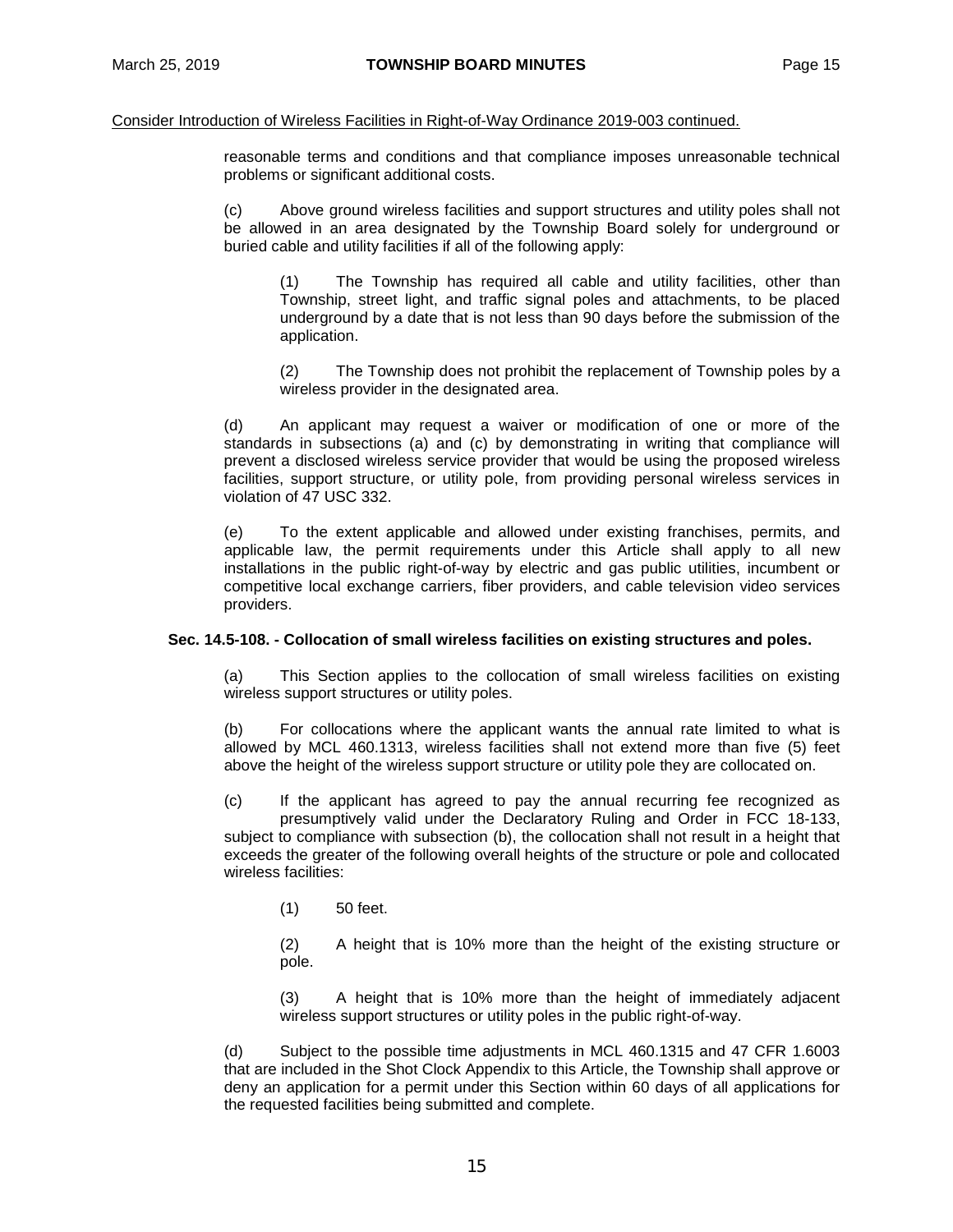(e) A permit application under this Section may only be denied for reasons listed in Section 14.5-113(b).

### **Sec. 14.5-109. - Collocation of small wireless facilities on replacement/new structures and poles.**

(a) This Section applies to the collocation of small wireless facilities on new or replacement wireless support structures or utility poles.

(b) For collocations where the applicant wants the annual rate limited to what is allowed by MCL 460.1313, wireless facilities shall not extend more than five (5) feet above the height of the wireless support structure or utility pole and the new or replacement wireless support structure or utility pole used for collocation shall not exceed 40 feet in height above ground level.

(c) If the applicant has agreed to pay the annual recurring fee recognized as presumptively valid under the Declaratory Ruling and Order in FCC 18-133, the collocation shall not result in a height that exceeds the greater of the following overall heights of the new or replacement structure or pole and collocated wireless facilities:

(1) 50 feet.

(2) For a replacement structure or pole, a height that is 10% more than the height of the structure or pole being replaced.

(3) A height that is 10% more than the height of immediately adjacent wireless support structures or utility poles in the public right-of-way.

(d) Subject to the possible time adjustments in MCL 460.1315 and 47 CFR 1.6003 that are included in the Shot Clock Appendix to this Article, the Township shall approve or deny an application for a permit under this Section within 90 days of all applications for the requested facilities being submitted and complete.

(e) A permit application under this Section may only be denied for reasons listed in Section 14.5-113(b).

## **Sec. 14.5-110. - Eligible facilities requests.**

- (a) This Section applies to eligible facilities requests as defined in Section 14.5-102.
- (b) For purposes of this Section:

(1) Wireless tower means a structure in a public right-of-way, the sole or primary purpose of which is to support antennas and associated wireless equipment for the provision of wireless services.

(2) Wireless base station means equipment or a structure (other than a wireless tower), that at the time of the application, supports or houses wireless facilities at a fixed location that enables wireless service between user equipment and a communications network.

(c) An eligible facilities request application shall include the documents, plans, specifications, and statements necessary to establish that: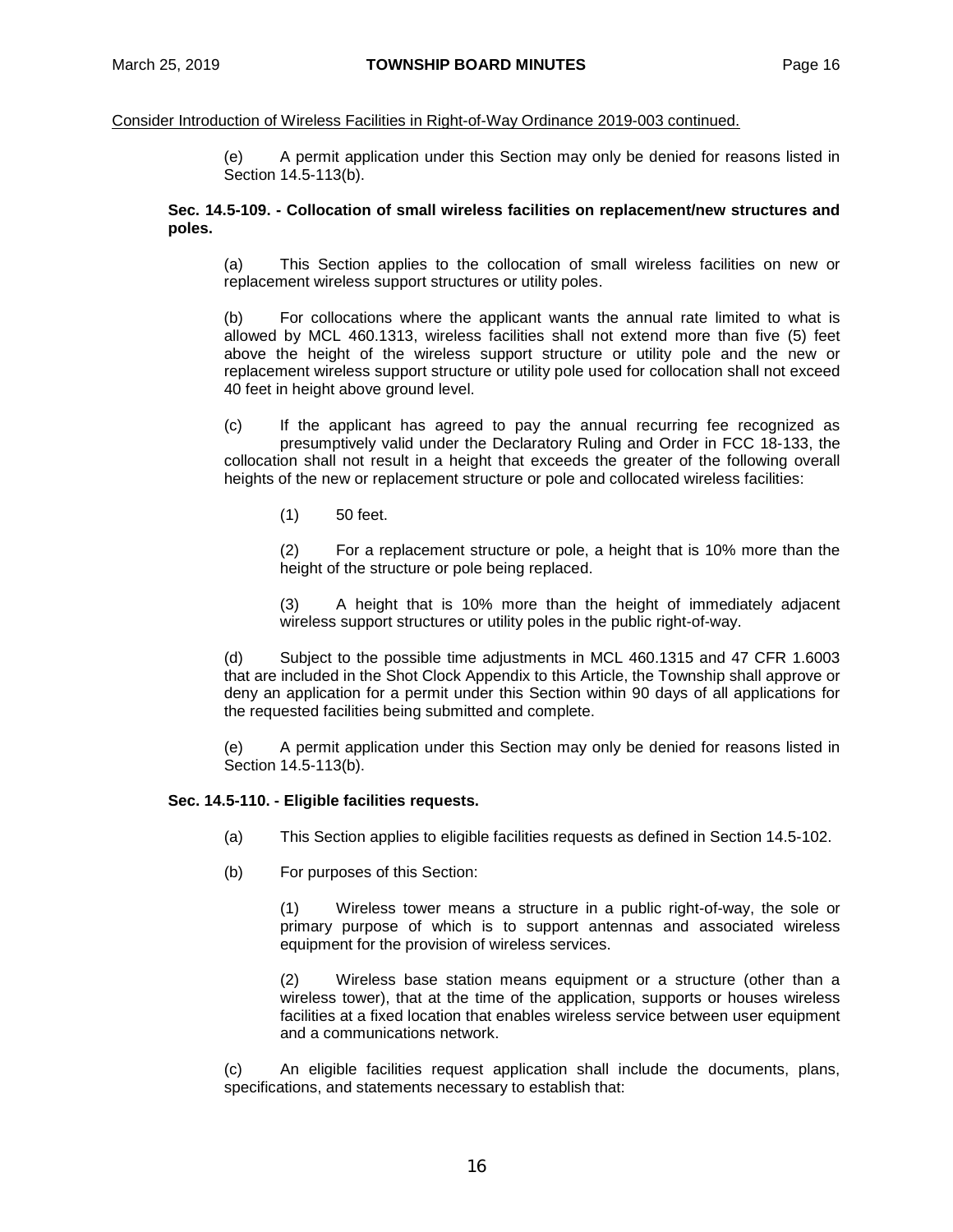(1) The wireless tower or base station is existing.

(2) The wireless tower or base station to be modified is in compliance with all applicable prior Township, state, and other local zoning, siting, and regulatory reviews, permits, and approvals.

(3) Modification is limited to collocation, removal or replacement of wireless equipment.

(4) There will be no "substantial change" to the wireless tower or base station.

(d) For purposes of this Section substantial change means any of the following:

(1) Increasing the height over the height approved as of February 22, 2012, by more than 10% or more than 10 feet, whichever is greater.

(2) Adding wireless facilities that would protrude from the edge of the structure by more than six (6) feet.

(3) The installation of new ground equipment cabinets if there are no preexisting ground cabinets.

(4) If there are existing ground equipment cabinets, the installation of ground cabinets that are 10% larger in height or overall volume than the existing cabinets.

(5) Excavation or deployment outside the perimeter of the area occupied by the wireless tower or base station and existing wireless facilities.

(6) A modification that does not comply with prior approval conditions for the wireless support structure or base station unless the noncompliance is limited to a modification that would not be a substantial change under the above standards in subsections (1) through (5)

(7) A modification that would defeat or be incompatible or inconsistent with existing elements of a wireless tower or base station designed to conceal or minimize its appearance as a wireless tower or base station.

(e) Subject to the possible time adjustments under 47 CFR 1.6100 that is included in the Shot Clock Appendix to this Article, the Township shall approve or deny an application for a permit under this Section within 60 days of all applications for the requested facilities being submitted and complete.

#### **Sec. 14.5-111. - Collocation of wireless facilities other than small wireless facilities and eligible facilities requests.**

(a) This Section applies to the collocation of wireless facilities that are not described in Sections 14.5-108, 14.5-109, or 14.5-110.

(b) Collocations shall comply with all standards in Sections 14.5-106 and 14.5-107.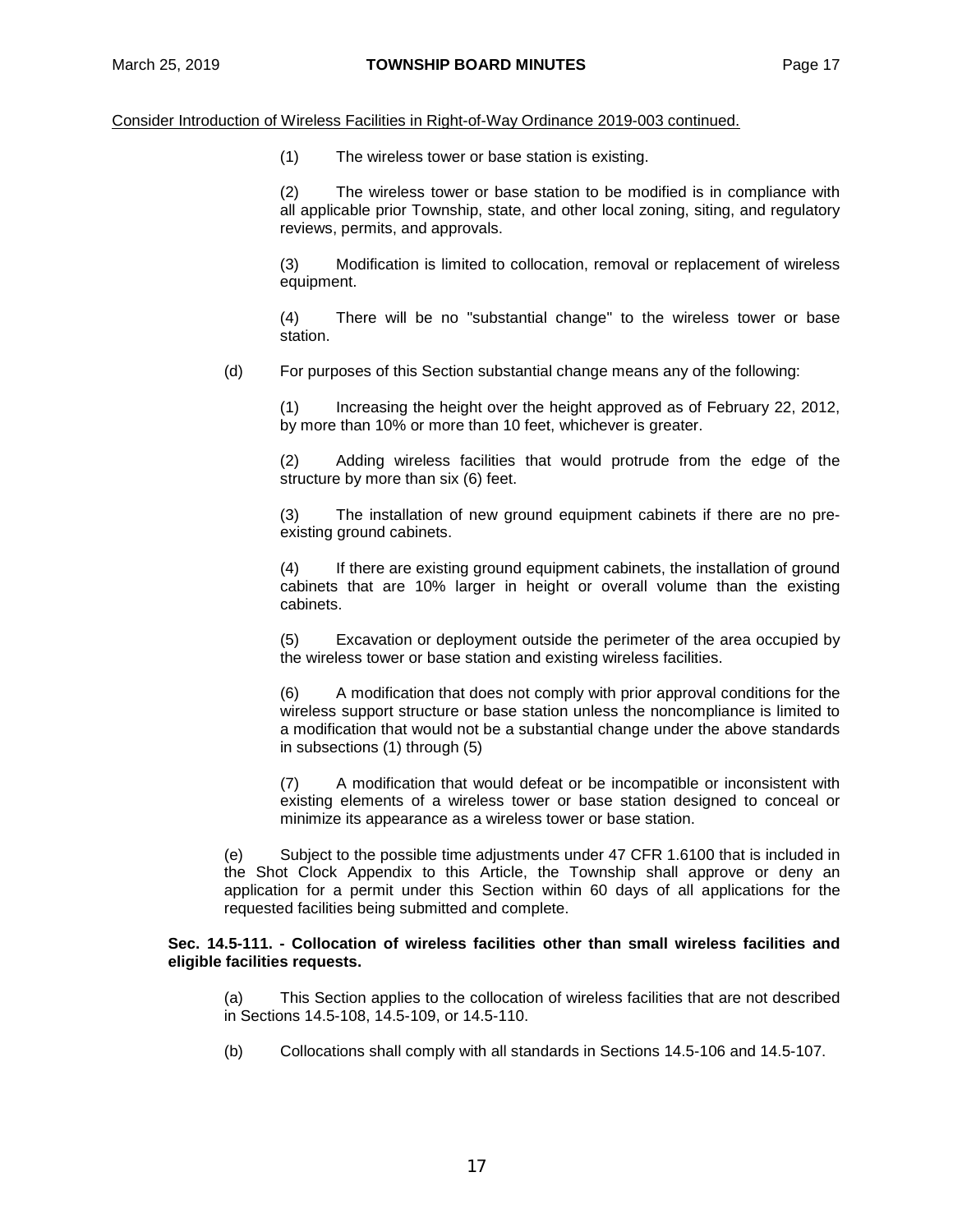(c) For collocations where the applicant wants the annual rate limited to what is allowed by MCL 460.1313, wireless facilities shall not extend more than five (5) feet above the height of the wireless support structure or utility pole they are collocated on.

(d) If the applicant has agreed to pay the annual recurring fee recognized as presumptively valid under the Declaratory Ruling and Order in FCC 18-133, subject to compliance with subsection (c) and the applicant's demonstration that a disclosed wireless provider will be prohibited from providing personal wireless services without the increased height, the collocation shall not result in a height that exceeds the greater of the following overall heights of the structure or pole and collocated wireless facilities:

(1) 50 feet.

(2) A height that is 10% more than the height of the existing structure or pole.

(3) A height that is 10% more than the height of immediately adjacent wireless support structures or utility poles in the public right-of-way.

(e) Subject to the possible time adjustments in MCL 460.1315 and 47 CFR 1.6003 that are included in the Shot Clock Appendix to this Article, the Township shall approve or deny an application for a permit under this Section within 90 days of all applications for the requested facilities being submitted and complete.

### **Sec. 14.5-112. - Replacement and new wireless support structures and utility poles not involving small wireless facilities or eligible facilities requests.**

(a) This Section applies to the new and replacement wireless support structures and utility poles not involving collocation of wireless facilities under Sections 14.5-108, 14.5- 109, or 14.5-110.

(b) Wireless support structures and utility poles shall comply with all standards in Sections 14.5-106 and 14.5-107.

(c) For wireless support structures and utility poles where the applicant wants the annual rate limited to what is allowed by MCL 460.1313, the height shall not exceed 40 feet above ground level and wireless facilities shall not extend more than five (5) feet above the height of the wireless support structure or utility pole.

(d) If the applicant has agreed to pay the annual recurring fee recognized as presumptively valid under the Declaratory Ruling and Order in FCC 18-133, subject to the applicant's demonstration that a disclosed wireless provider will be prohibited from providing personal wireless services without a height greater than in subsection (c), the wireless support structure or utility pole may be increased to a height that does not exceed the greater of the following overall heights of the structure or pole and collocated wireless facilities:

(1) 50 feet.

(2) A height that is 10% more than the height of the existing structure or pole.

(3) A height that is 10% more than the height of immediately adjacent wireless support structures or utility poles in the public right-of-way.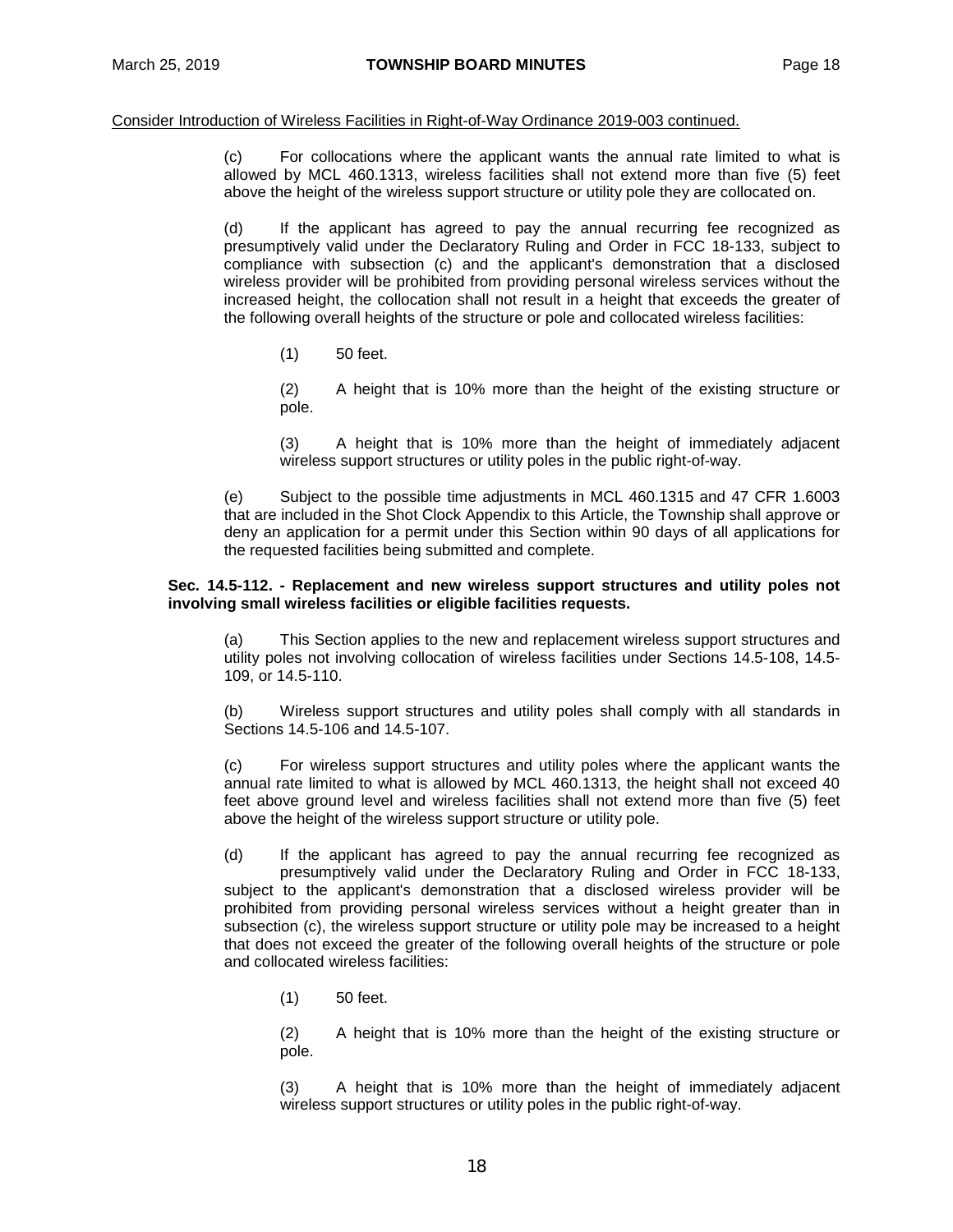(e) For new and replacement wireless support structures and utility poles under this Section, the Township may specify and require relocation from what is proposed to a new location in the same general public right-of-way area based on any standard listed in Sections 14.5-106 and 14.5-107, or permit condition listed in Section 14.5-114.

(f) Subject to the possible time adjustments in MCL 460.1315 and 47 CFR 1.6003 that are included in the Shot Clock Appendix to this Article, the Township shall approve or deny an application for a permit under this Section within 150 days of all applications for the requested facilities being submitted and complete.

## **Sec. 14.5-113. - Review and decisions on use permit applications.**

(a) Within the time allowed for approval or denial of a permit application, the Township shall issue a written notice to the applicant that either denies the requested permit for specified reasons with citations to applicable Sections of this Chapter or other codes, or provides notice that the application has been approved and the requirements for the permit to be issued.

(b) An application under Sections 14.5-108 or 14.5-109 for wireless facilities, support structures, or utility poles described in and complying with those Sections may only be denied if the facilities, structures, or poles would do one or more of the following:

(1) Materially interfere with the safe operation of traffic control equipment.

(2) Materially interfere with sight lines or clear zones for transportation or pedestrians.

(3) Materially interfere with compliance with the Americans with Disabilities Act of 1990, Public Law 101-336, or similar federal, state, or local standards regarding pedestrian access or movement.

(4) Materially interfere with maintenance or full unobstructed use of public utility infrastructure under the jurisdiction of the Township.

(5) With respect to drainage infrastructure under the jurisdiction of the Township or other governmental entity, either of the following:

A. Materially interfere with maintenance or full unobstructed use of the drainage infrastructure as it was originally designed.

B. Not be located a reasonable distance from the drainage infrastructure to ensure maintenance under the Drain Code of 1956, 1956 PA 40, MCL 280.1 to 280.630, and access to the drainage infrastructure.

(6) Fail to comply with the one or more spacing standards in Sections 14.5- 106 or 14.5-107 that do not prevent a wireless provider from serving any location.

(7) Fail to comply with applicable codes.

(8) Fail to comply with the aesthetic, spacing, or undergrounding standards in Section 14.5-107 in a historic, downtown, or residential district unless such compliance is demonstrated by the applicant to prohibit use of the wireless service provider's technology.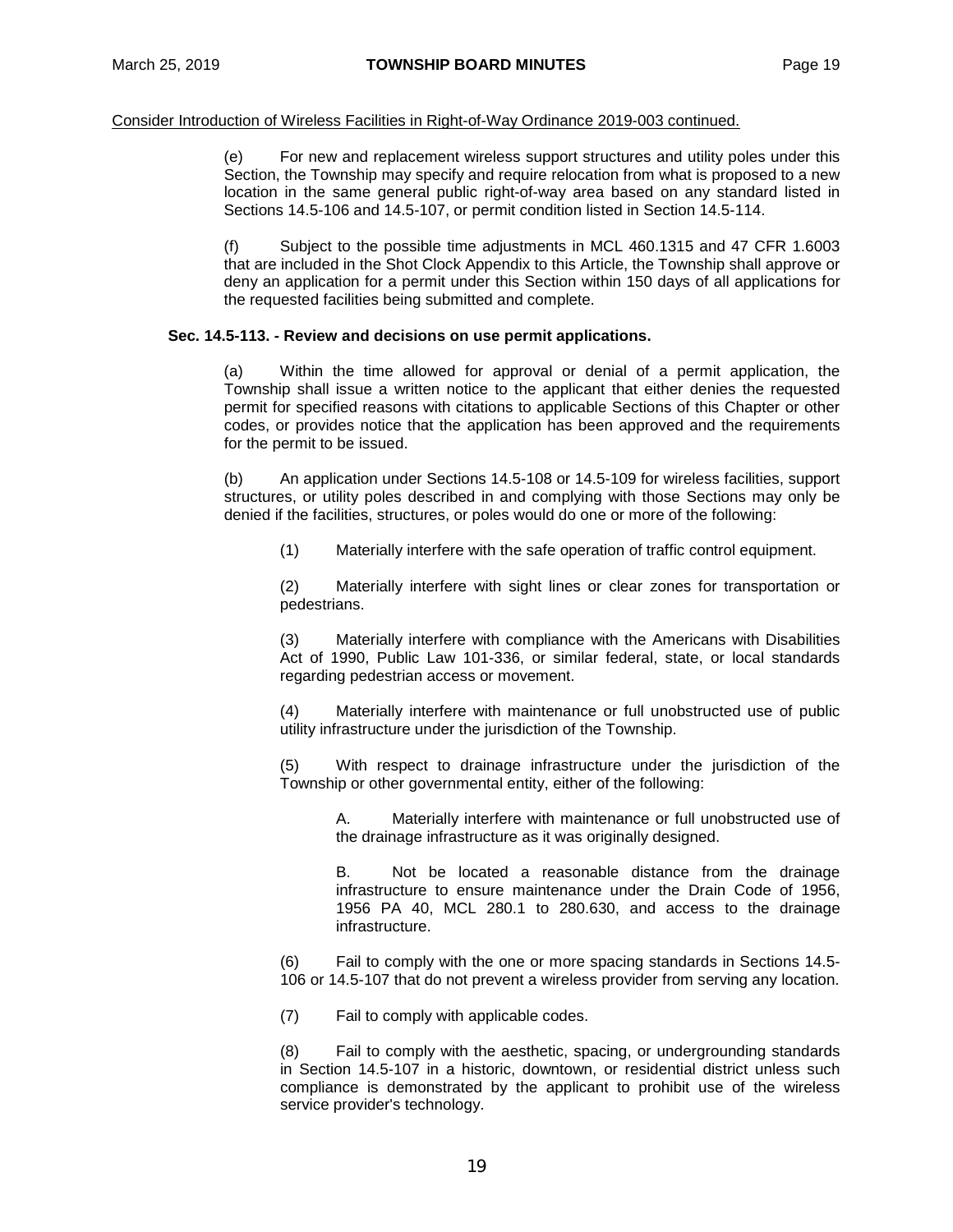(9) Fail to meet the aesthetic, spacing, or undergrounding standards in Section 14.5-107 unless such compliance is demonstrated by the applicant to prohibit the provision of personal wireless services.

(c) If an application is denied, the applicant may attempt to cure the reasons for denial by submitting a revised application with amended or supplemental information within 30 days of the denial without payment of an additional application fee. The Township shall approve or deny the revised application within 30 days, limiting its review to the reasons for denial, and provide notice of that decision as provided in subsection (a).

(d) Before issuance of a permit, any bond required by Section 14.5-115 shall be provided and the annual fee established by Resolution of the Township Board for the approved wireless facilities under Section 14.5-116 shall be paid.

## **Sec. 14.5-114. - Permit terms and conditions.**

In addition to the permit terms and conditions in Article VI of this Chapter, every Use Permit issued under this Article shall be considered to include the following conditions, with these conditions to control in the event of any conflict or inconsistency with those in Article VI. Compliance with permit conditions is required, with a violation of permit conditions being a violation of this Article.

(a) Repair. All wireless providers using the wireless facilities, support structures, or utility poles are responsible for repairing all damage to the public right-of-way caused by the activities of one or more of those providers while occupying, constructing, installing, mounting, maintaining, modifying, operating, or replacing wireless facilities, wireless support structures, or utility poles, and to restore the public right-of-way to the condition that existed prior to the damage. If the wireless providers fail to perform the repairs and restoration within 60 days of the Township's written notice to do so, the Township may perform the repairs and restoration, with the wireless providers responsible for paying the Township its reasonable and documented costs within 30 days of the Township's invoice or billing for those costs.

(b) Electricity. All wireless providers using the wireless facilities, support structures, or utility poles shall be responsible for arranging and paying for all electricity used for the wireless facilities.

(c) Indemnification. All wireless providers using the wireless facilities, support structures, or utility poles shall defend, indemnify, and hold harmless the Township and its officers, agents, and employees against any claims, demands, damages, lawsuits, judgments, costs, liens, losses, expenses, and attorney fees resulting from the installation, construction, repair, replacement, operation, or maintenance of any wireless facilities, wireless support structures, or utility poles to the extent caused by the applicant, wireless providers using the facilities, structures, or poles, and their contractors, subcontractors, and the officers, employees, or agents of any of these. This obligation does not apply to any liabilities or losses due to or caused by the sole negligence of the Township or its officers, agents, or employees.

(d) Insurance. All wireless providers using the wireless facilities, support structures, or utility poles obtain insurance naming the Township and its officers, agents, and employees as additional insureds against any claims, demands, damages, lawsuits, judgments, costs, liens, losses, expenses, and attorney fees in amounts required by the Township. A wireless provider may meet all or a portion of the Township's insurance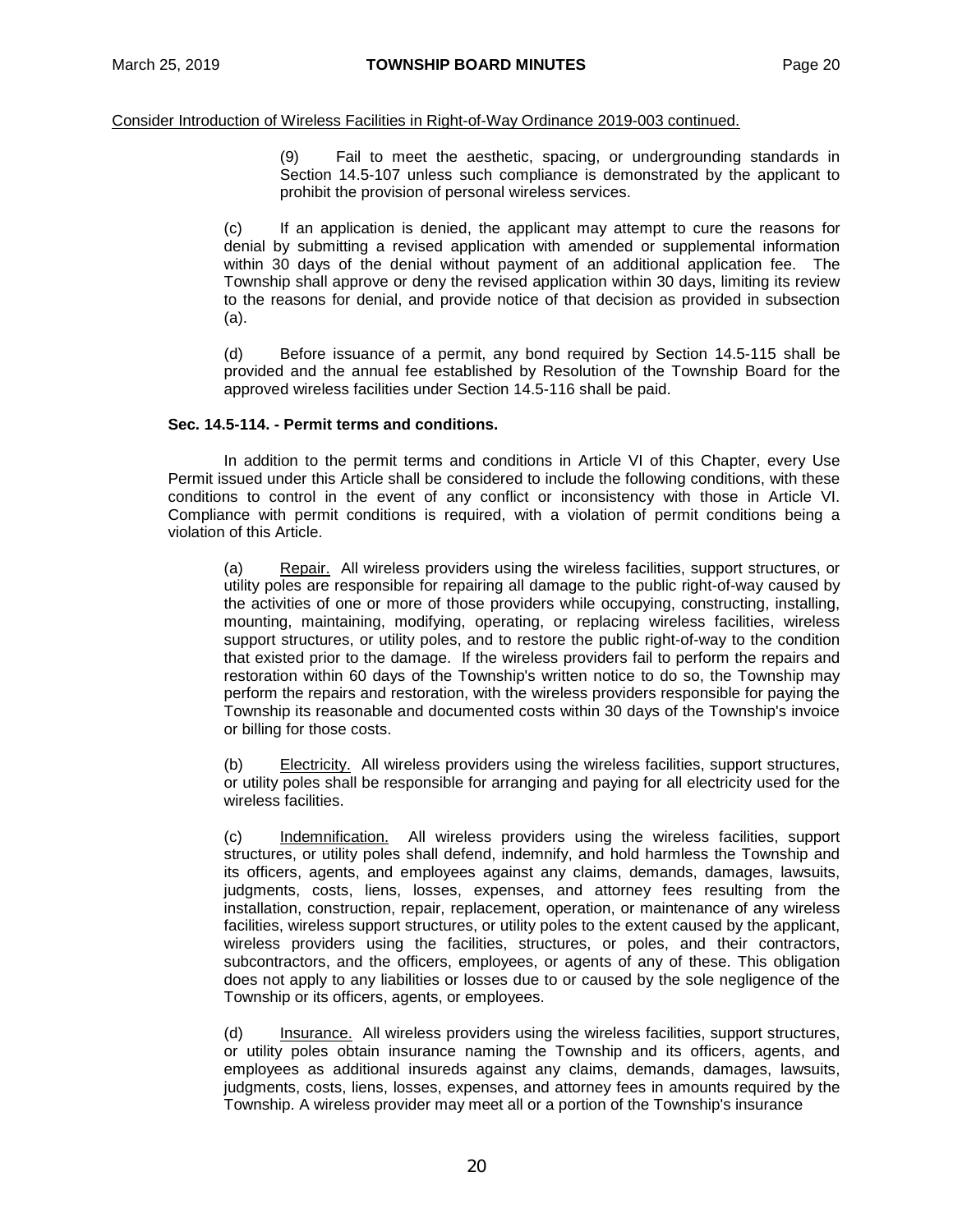coverage and limit requirements by self-insurance. To the extent it self-insures, a wireless provider is not required to name additional insureds under this Section. To the extent a wireless provider elects to self-insure, the wireless provider shall provide to the Township evidence demonstrating, to the Township's satisfaction, the wireless provider's financial ability to meet the Township's insurance coverage and limit requirements.

(e) Marking. Permittee shall mark the Wireless facilities, structures, and poles in compliance with applicable federal and state law requirements, with each location at which Wireless facilities, structures, and poles are located to have a written sign that is readable from ground level that at a minimum states Permittee's name and a toll-free telephone number to call for assistance, and if Wireless facilities, structures, and poles are underground, a statement that there is buried equipment at the site.

Coordination. Permittee shall coordinate its construction and all other work in the Public Right-of-Way with any Township programs or projects Permittee was notified of in the Township's review comments on disruption permit application.

(g) Underground Relocation. If Permittee has its wireless facilities on poles of a utility or telecommunications provider and such utility or telecommunications provider relocates its system underground, this Permit shall terminate as to any such pole that is no longer used except by Permittee for its wireless facilities. Permittee shall remove any such pole described in this subsection at its cost and expense within a reasonable time period specified by the Township in a written notice. If Permittee fails to satisfy this obligation, Township may take all reasonable actions it deems necessary to secure timely completion of the required work.

### **Sec. 14.5-115. - Bond.**

A bond may be required to be posted prior to issuance of a Use Permit under this Article in an amount not exceeding \$1,000.00 for each wireless facility at a location to provide for removal of abandoned or improperly maintained facilities, repair and restore the public right-ofway, and recoup rates or fees that have not been paid within 12 months of when they were due. The Township may not require the bond to be cash unless the wireless provider has failed to obtain or maintain a required bond in a form other than cash or the surety has defaulted or failed to perform on a bond given on behalf of the wireless provider.

## **Sec. 14.5-116. - Fees.**

Application, review, inspection, and recurring annual rates or fees shall be payable to the Township in amounts established by Township Board resolution.

## **Sec. 14.5-117. Shot Clock Appendix.**

The attached Shot Clock Appendix containing MCL 460.1315, 47 CFR 1.6003, and 47 CFR 1.40001 is part of this Article. **Sec. 14.5-118. - Construction Permits.**

(a) A copy of every RCOC or MDOT issued construction permit for work in a public right-of- way for which a Use Permit under this Article has been applied for, approved, or issued shall be filed with the Township within three (3) days of issuance.

(b) Work in a public right-of-way authorized by a construction permit issued by<br>RCOC or MDOT shall not be commenced or performed until all Township permits and MDOT shall not be commenced or performed until all Township permits and approvals required under this Articles have been issued.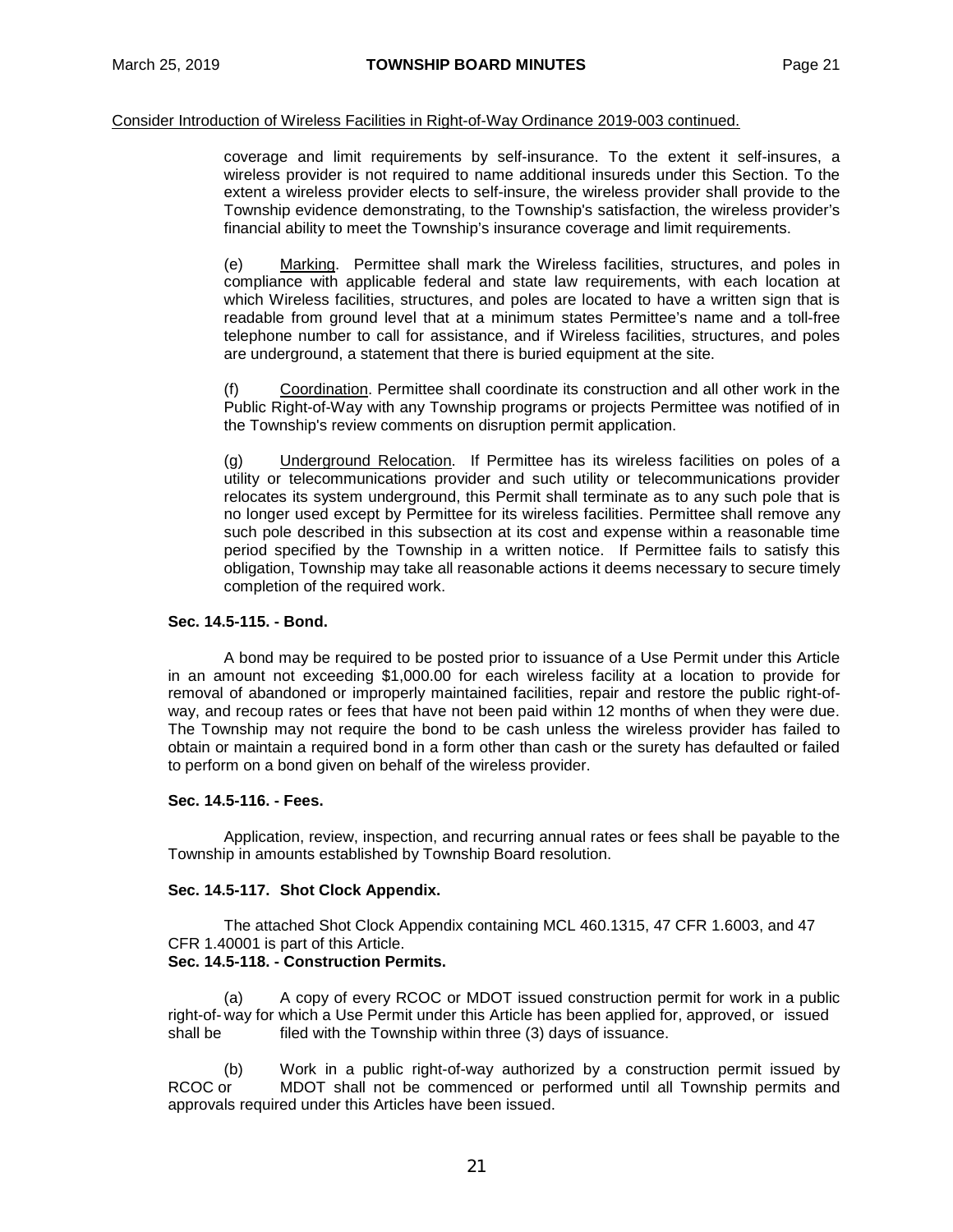## **Sec. 14.5-119. - Township Administration and Enforcement.**

(a) Upon the Ordinance that added this Article taking effect, the Township shall provide RCOC and MDOT with copies of Sections 14.5-106 and 14.5-107 with a request that those public, utility, traffic and pedestrian safety protection standards and aesthetic, spacing, and undergrounding standards be applied in the review and decision on construction permit applications.

(b) Upon receiving and reviewing an application for a Use Permit under this Article, the Township shall provide written notice of any noncompliance with Sections 14.5-105, 14.5-106, or 14.5-107 to RCOC for a county road and to MDOT for a state highway with a request that any construction permit applied for be withheld until or conditioned on cure of the noncompliance.

The Township reserves the right to notify and request enforcement by RCOC or MDOT of violations of the terms and conditions of construction permits issued by them.

## **Sec. 14.5-120. - Violations.**

A violation of any Section in this Article or permit condition shall be a municipal civil infraction. Nothing in this Section shall be construed to limit the remedies available to the Township under a permit or otherwise by law for such violations.

## **Section 3 of Ordinance**

Should any Section, subdivision, sentence, clause or phrase of this ordinance be declared by the Courts to be invalid, the same shall not affect the validity of the Ordinance as a whole or any part thereof other than the part as invalidated.

## **Section 4 of Ordinance**

This Ordinance shall take effect immediately upon publication.

# **CERTIFICATION**

I certify that this Ordinance was adopted by the Board of Trustees of the Charter Township of Waterford at a regular meeting held on \_\_\_\_\_\_\_\_\_\_\_\_\_\_\_\_\_\_\_\_\_\_\_\_\_\_\_\_, 2019.

# CHARTER TOWNSHIP OF WATERFORD

\_\_\_\_\_\_\_\_\_\_\_\_\_\_\_\_\_\_\_\_\_ By: \_\_\_\_\_\_\_\_\_\_\_\_\_\_\_\_\_\_\_\_\_\_\_\_\_\_\_\_\_\_\_\_\_\_\_\_\_

Date **Date Contract Contract Contract Contract Contract Contract Contract Contract Contract Contract Contract Contract Contract Contract Contract Contract Contract Contract Contract Contract Contract Contract Contract Co** 

## **SHOT CLOCK APPENDIX TO WIRELESS FACILITIES IN RIGHT-OF-WAY ORDINANCE**

As provided in Section 14.5-117, this Shot Clock Appendix is a part of Article VIII, Wireless Facilities in Right-of-Way, in Chapter 14.5, Right-of-Way Management, of the Waterford Charter Township Code, and contains the state statute and federal regulations referred to in Sections 14.5-108, 14.5-109, 14.5-110, 14.5-111, and 14.5-112 of that Code. "Shot Clock" is a reference to a time deadline established by law for action on a permit request.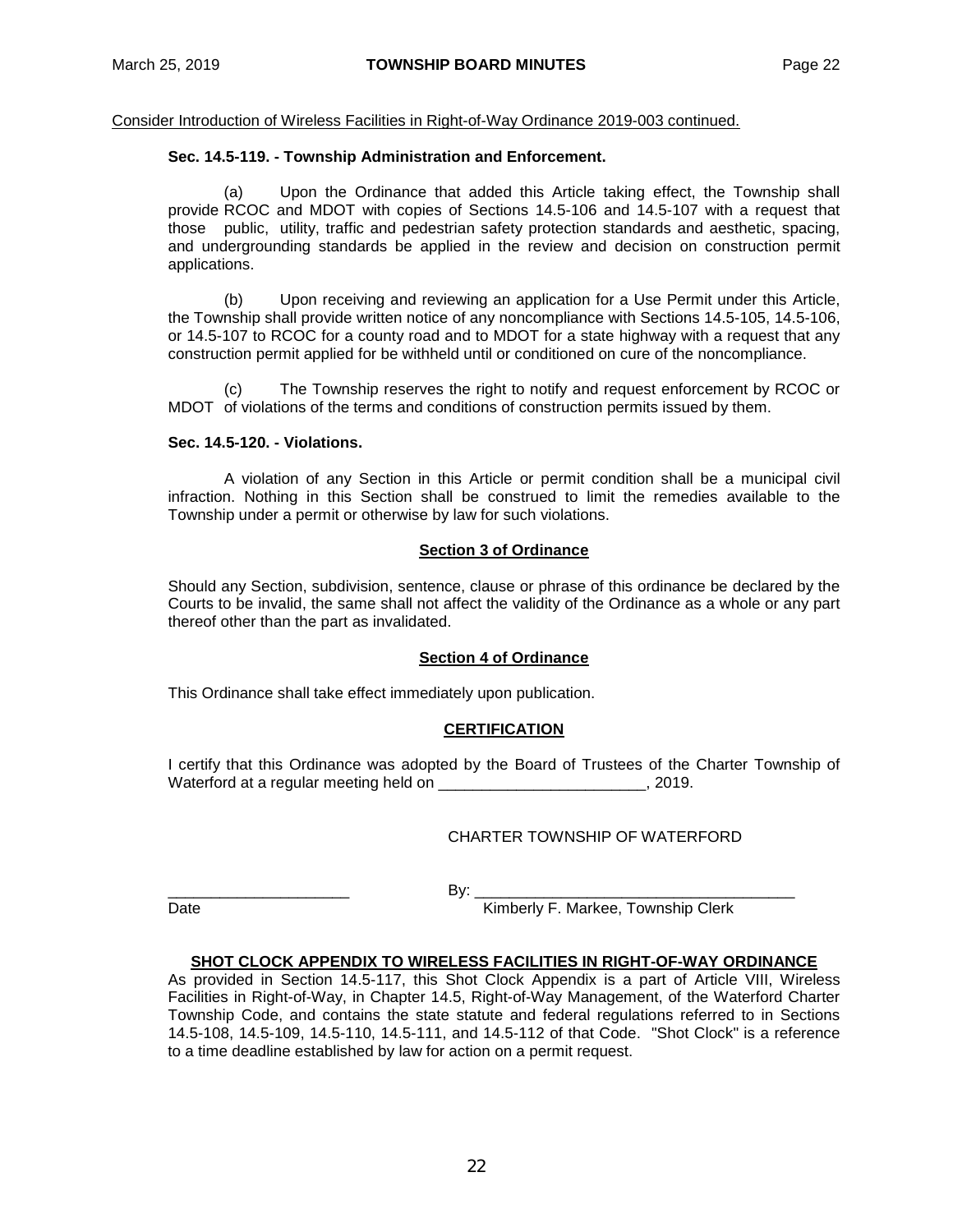## **SHOT CLOCK PROVISIONS FROM MCL 460.1315.**

[Subsections  $(2)(a)-(c)$ ,  $(f)$ ,  $(g)$ , and  $(i)-(o)$ , and  $(3) - (8)$  are not shot clock provisions and are omitted.]

(1) This section applies to activities of a wireless provider within the public right-of-way.<br>(2) Except as otherwise provided in subsection (5), an authority may require a perr

Except as otherwise provided in subsection (5), an authority may require a permit to colocate a small cell wireless facility or install, modify, or replace a utility pole on which a small cell wireless facility will be colocated if the permit is of general applicability. The processing of an application for such a permit is subject to all of the following:

(d) Within 25 days after receiving an application, an authority shall notify the applicant in writing whether the application is complete. If the application is incomplete, the notice shall clearly and specifically delineate all missing documents or information. The notice tolls the running of the time for approving or denying an application under subdivision (h).

(e) The running of time period tolled under subdivision (d) resumes when the applicant makes a supplemental submission in response to the authority's notice of incompleteness. If a supplemental submission is inadequate, the authority shall notify the applicant in writing not later than 10 days after receiving the supplemental submission that the supplemental submission did not provide the information identified in the original notice delineating missing documents or information. The time period may be tolled in the case of second or subsequent notices under the procedures identified in subdivision (d). Second or subsequent notices of incompleteness may not specify missing documents or information that was not delineated in the original notice of incompleteness.

(h) The authority shall approve or deny the application and notify the applicant in writing within the following period of time after the application is received:

(i) For an application for the collocation of small cell wireless facilities on a utility pole, 60 days, subject to the following adjustments:

(A) Add 15 days if an application from another wireless provider was received within 1 week of the application in question.

(B) Add 15 days if, before the otherwise applicable 60-day or 75-day time period under this subparagraph elapses, the authority notifies the applicant in writing that an extension is needed and the reasons for the extension.

(ii) For an application for a new or replacement utility pole that meets the height requirements of section 13(5)(a) [Ordinance Section 14.5-109] and associated small cell facility, 90 days, subject to the following adjustments:

(A) Add 15 days if an application from another wireless provider was received within 1 week of the application in question.

(B) Add 15 days if, before the otherwise applicable 90-day or 105 day time period under this subparagraph elapses, the authority notifies the applicant in writing that an extension is needed and the reasons for the extension.

If the authority fails to comply with this subdivision, the completed application is considered to be approved subject to the condition that the applicant provide the authority not less than 7 days' advance written notice that the applicant will be proceeding with the work pursuant to this automatic approval.

# **47 CFR 1.6003 REASONABLE PERIODS OF TIME TO ACT ON SITING APPLICATIONS.**

(a) Timely action required. A siting authority that fails to act on a siting application on or before the shot clock date for the application, as defined in paragraph (e) of this section, is presumed not to have acted within a reasonable period of time.

(b) Shot clock period. The shot clock period for a siting application is the sum of—

(1) The number of days of the presumptively reasonable period of time for the pertinent type of application, pursuant to paragraph (c) of this section; plus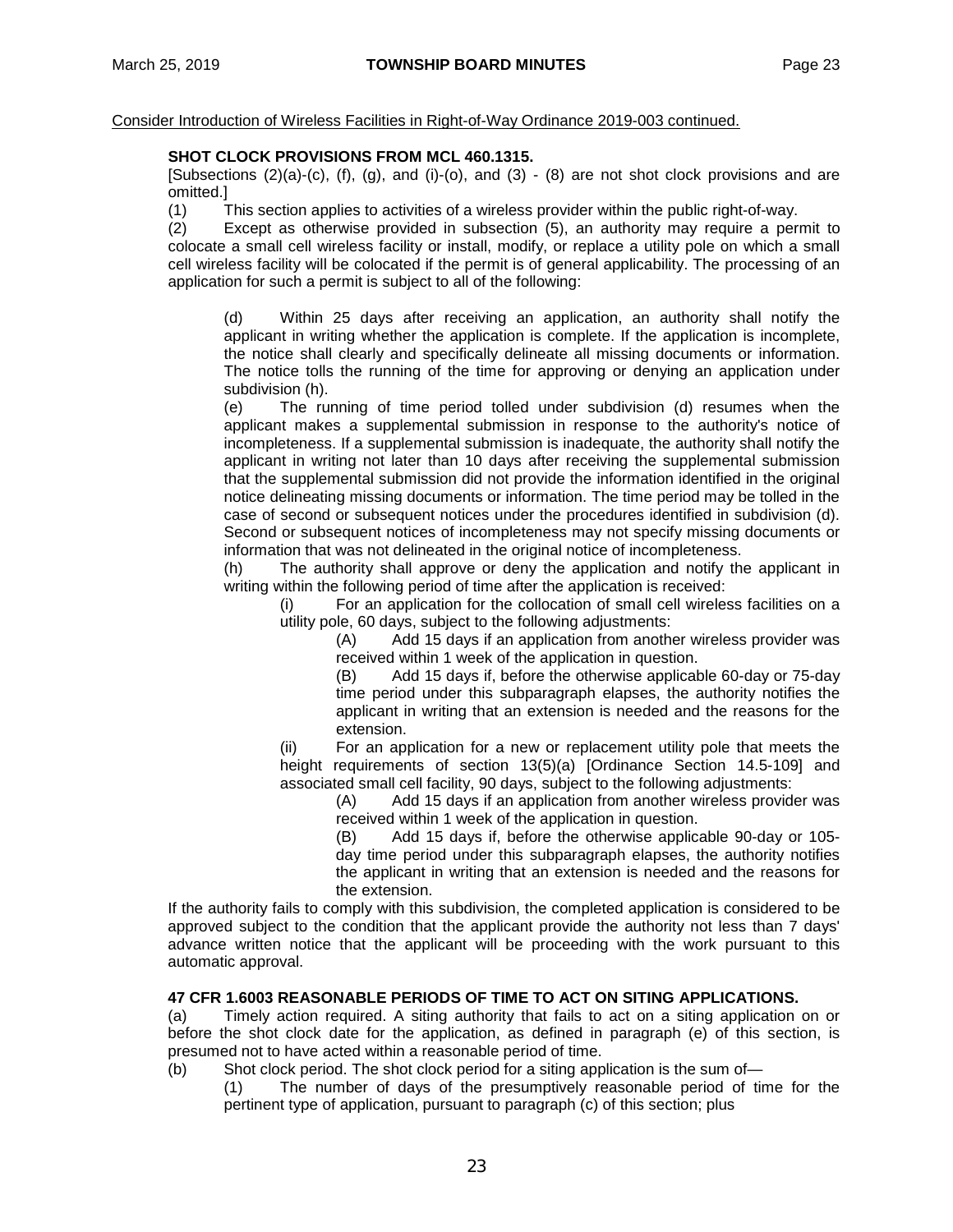(2) The number of days of the tolling period, if any, pursuant to paragraph (d) of this section.

(c) Presumptively reasonable periods of time—

(1) Review periods for individual applications. The following are the presumptively reasonable periods of time for action on applications seeking authorization for deployments in the categories set forth in paragraphs  $(c)(1)(i)$  through  $(iv)$  of this section:

(i) Review of an application to collocate a Small Wireless Facility using an existing structure: 60 days.

(ii) Review of an application to collocate a facility other than a Small Wireless Facility using an existing structure: 90 days.

(iii) Review of an application to deploy a Small Wireless Facility using a new structure: 90 days.

(iv) Review of an application to deploy a facility other than a Small Wireless Facility using a new structure: 150 days.

(2) Batching.

(i) If a single application seeks authorization for multiple deployments, all of which fall within a category set forth in either paragraph  $(c)(1)(i)$  or (iii) of this section, then the presumptively reasonable period of time for the application as a whole is equal to that for a single deployment within that category.

(ii) If a single application seeks authorization for multiple deployments, the components of which are a mix of deployments that fall within paragraph  $(c)(1)(i)$ of this section and deployments that fall within paragraph  $(c)(1)(iii)$  of this section, then the presumptively reasonable period of time for the application as a whole is 90 days.

(iii) Siting authorities may not refuse to accept applications under paragraphs (c)(2)(i) and (ii) of this section.

(d) Tolling period. Unless a written agreement between the applicant and the siting authority provides otherwise, the tolling period for an application (if any) is as set forth in paragraphs  $(d)(1)$ through (3) of this section.

(1) For an initial application to deploy Small Wireless Facilities, if the siting authority notifies the applicant on or before the 10th day after submission that the application is materially incomplete, and clearly and specifically identifies the missing documents or information and the specific rule or regulation creating the obligation to submit such documents or information, the shot clock date calculation shall restart at zero on the date on which the applicant submits all the documents and information identified by the siting authority to render the application complete.

(2) For all other initial applications, the tolling period shall be the number of days from—

(i) The day after the date when the siting authority notifies the applicant in writing that the application is materially incomplete and clearly and specifically identifies the missing documents or information that the applicant must submit to render the application complete and the specific rule or regulation creating this obligation; until

(ii) The date when the applicant submits all the documents and information identified by the siting authority to render the application complete;

(iii) But only if the notice pursuant to paragraph  $(d)(2)(i)$  of this section is effectuated on or before the 30th day after the date when the application was submitted; or

(3) For resubmitted applications following a notice of deficiency, the tolling period shall be the number of days from—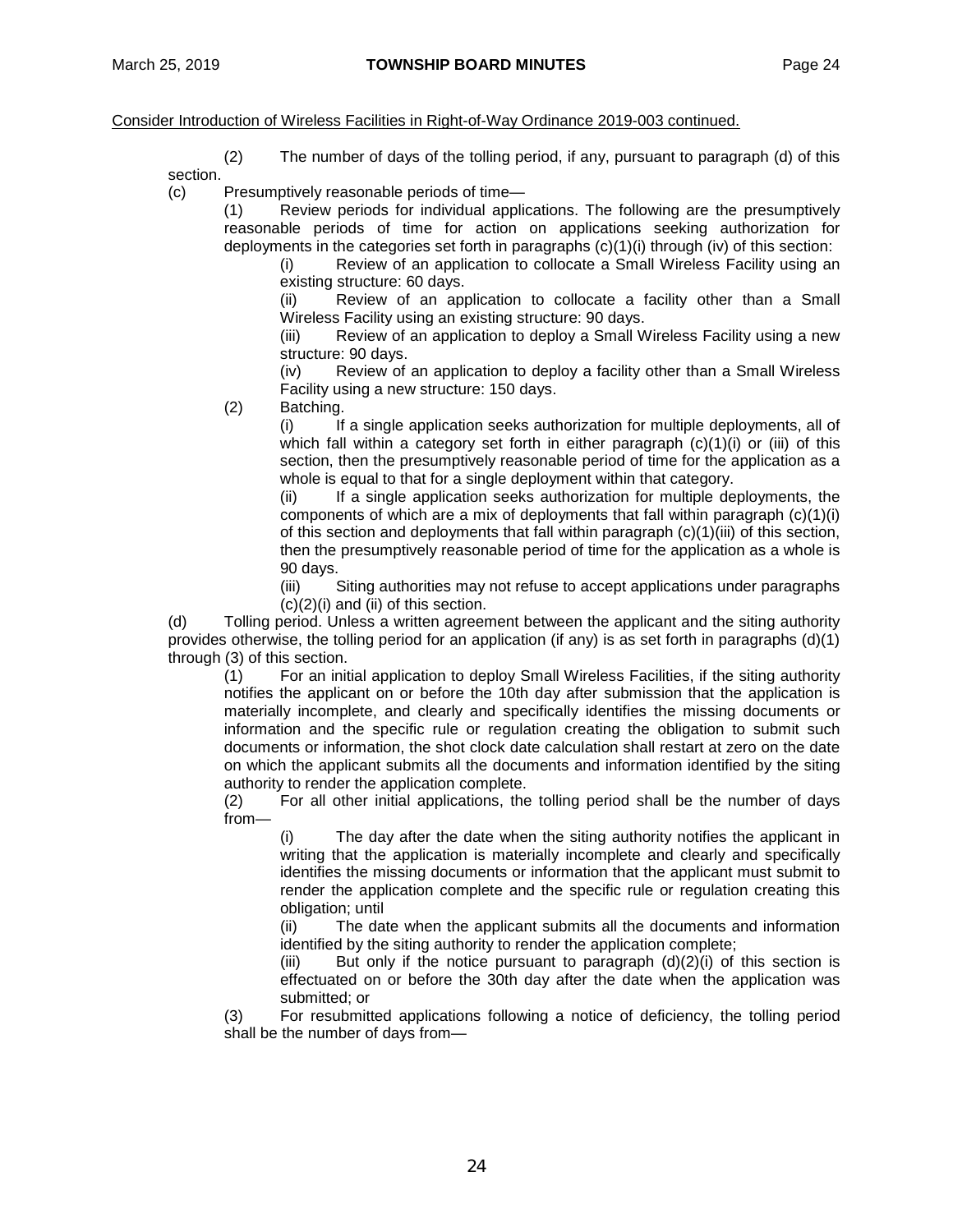(i) The day after the date when the siting authority notifies the applicant in writing that the applicant's supplemental submission was not sufficient to render the application complete and clearly and specifically identifies the missing documents or information that need to be submitted based on the siting authority's original request under paragraph (d)(1) or (2) of this section; until

(ii) The date when the applicant submits all the documents and information identified by the siting authority to render the application complete;

(iii) But only if the notice pursuant to paragraph  $(d)(3)(i)$  of this section is effectuated on or before the 10th day after the date when the applicant makes a supplemental submission in response to the siting authority's request under paragraph (d)(1) or (2) of this section.

(e) Shot clock date. The shot clock date for a siting application is determined by counting forward, beginning on the day after the date when the application was submitted, by the number of calendar days of the shot clock period identified pursuant to paragraph (b) of this section and including any pre-application period asserted by the siting authority; provided, that if the date calculated in this manner is a "holiday" as defined in  $\S$  1.4(e)(1) or a legal holiday within the relevant State or local jurisdiction, the shot clock date is the next business day after such date. The term "business day" means any day as defined in  $\S 1.4(e)(2)$  and any day that is not a legal holiday as defined by the State or local jurisdiction.

# **SHOT CLOCK PROVISIONS FROM 47 CFR 1.6100**

[Subsections (a) and (b) are not shot clock provisions and are omitted.]

- (c) Review of applications. A State or local government may not deny and shall approve any eligible facilities request for modification of an eligible support structure that does not substantially change the physical dimensions of such structure.
- (d)

(1) Documentation requirement for review. When an applicant asserts in writing that a request for modification is covered by this section, a State or local government may require the applicant to provide documentation or information only to the extent reasonably related to determining whether the request meets the requirements of this section. A State or local government may not require an applicant to submit any other documentation, including but not limited to documentation intended to illustrate the need for such wireless facilities or to justify the business decision to modify such wireless facilities.

(2) Timeframe for review. Within 60 days of the date on which an applicant submits a request seeking approval under this section, the State or local government shall approve the application unless it determines that the application is not covered by this section.

(3) Tolling of the timeframe for review. The 60–day period begins to run when the application is filed, and may be tolled only by mutual agreement or in cases where the reviewing State or local government determines that the application is incomplete. The timeframe for review is not tolled by a moratorium on the review of applications.

(i) To toll the timeframe for incompleteness, the reviewing State or local government must provide written notice to the applicant within 30 days of receipt of the application, clearly and specifically delineating all missing documents or information. Such delineated information is limited to documents or information meeting the standard under paragraph (c)(1) of this section.

(ii) The timeframe for review begins running again when the applicant makes a supplemental submission in response to the State or local government's notice of incompleteness.

(iii) Following a supplemental submission, the State or local government will have 10 days to notify the applicant that the supplemental submission did not provide the information identified in the original notice delineating missing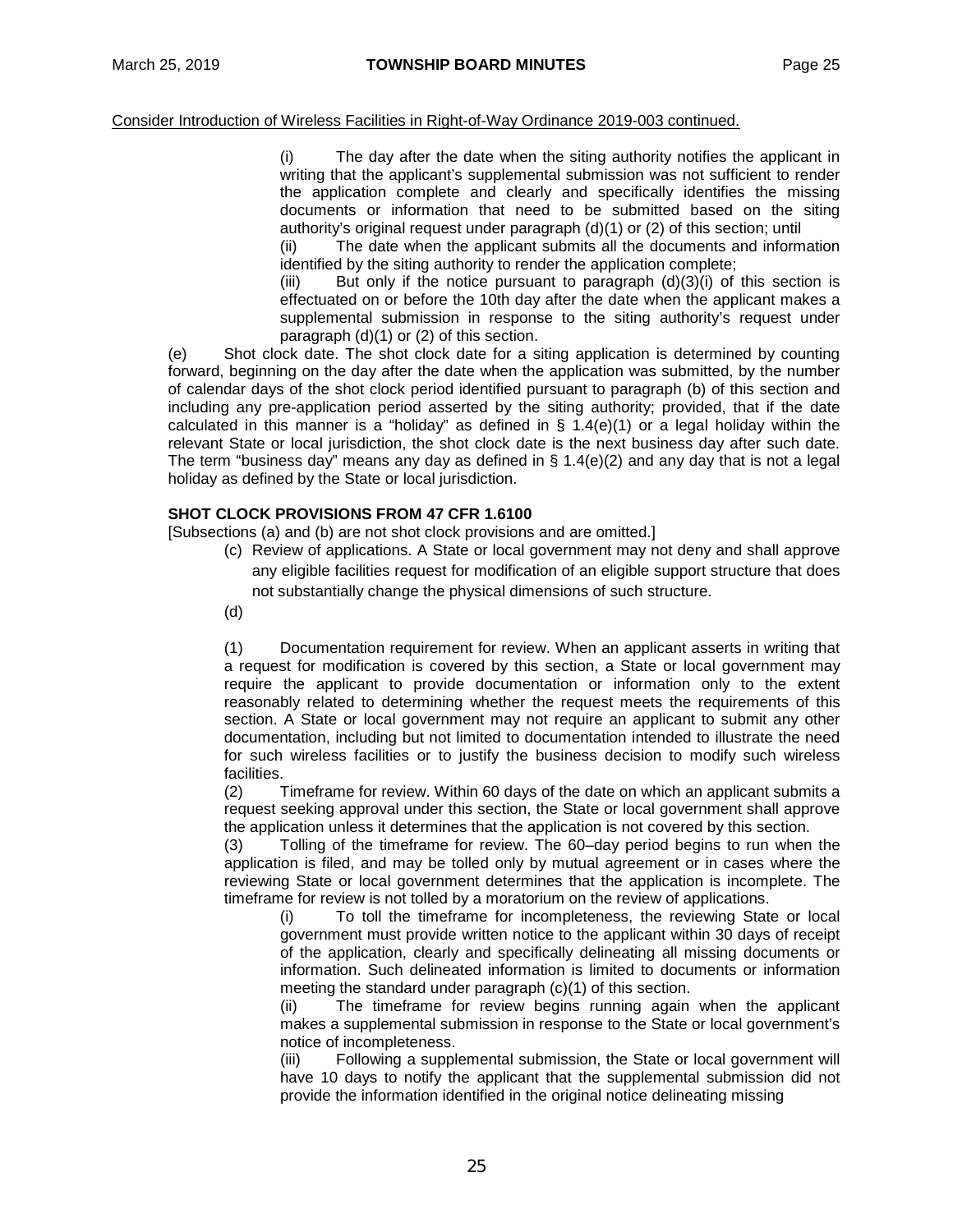information. The timeframe is tolled in the case of second or subsequent notices pursuant to the procedures identified in this paragraph (c)(3). Second or subsequent notices of incompleteness may not specify missing documents or information that were not delineated in the original notice of incompleteness.

(4) Failure to act. In the event the reviewing State or local government fails to approve or deny a request seeking approval under this section within the timeframe for review (accounting for any tolling), the request shall be deemed granted. The deemed grant does not become effective until the applicant notifies the applicable reviewing authority in writing after the review period has expired (accounting for any tolling) that the application has been deemed granted.

Mr. Gary Dovre, Township Attorney, discussed the new Ordinance with the Board of Trustees.

#### Moved by Birch

Seconded by Joliat; RESOLVED, to introduce the Wireless Facilities in Right-of-Way Ordinance 2019- 003; furthermore to place Ordinance 2019-003 on the April 8, 2019, regular board agenda for possible adoption. A roll call vote was taken.

Ayes: Wall, Markee, Birch, Bartolotta, Frasca, Joliat, and Thomas Nays: None Absent: None

Motion carried unanimously.

#### **7. NEW BUSINESS 7.1 Public Act 202 Corrective Action Plan**

The following memo was received from Supervisor Wall.

Public Act 202 of 2017 was titled 'Protecting Local Government Retirement and Benefits Act.' This act requires Waterford to report to the State Treasurer the status of its two pension systems and its retiree health care system. Form 5572 was filed on time and Waterford's pension systems both were found to be in compliance with the standards laid out in the public act. PA 202 requires a minimum 60% funded level standard for pension systems. Both of Waterford's Pension Systems are well above the minimum funded level. Additionally, both of these systems are closed to new hires.

In contrast, Waterford's Retiree Health Care System is only 6.1% funded. This category of employee benefits historically has been on a 'pay as you go' format and a trust to prefund this benefit was created in 2008. PA 202 requires this type of system to be funded at a 40% level to be in compliance with the standards laid out in the public act. Because the Retiree Health Care System is underfunded a Corrective Action Plan (CAP) needs to be submitted to the State of Michigan by the local governing body by the end of March 2019. To that end, we assembled a team of board members, finance staff, and outside professionals to assist with this study. Attached is Waterford's CAP along with State Form 5594. Additionally, you will see two actuarial projections. These projections were helpful in that they allowed the team to measure the status and direction of Waterford's system and the amount of change needed to put our municipality on a pathway to meet the new state guidelines.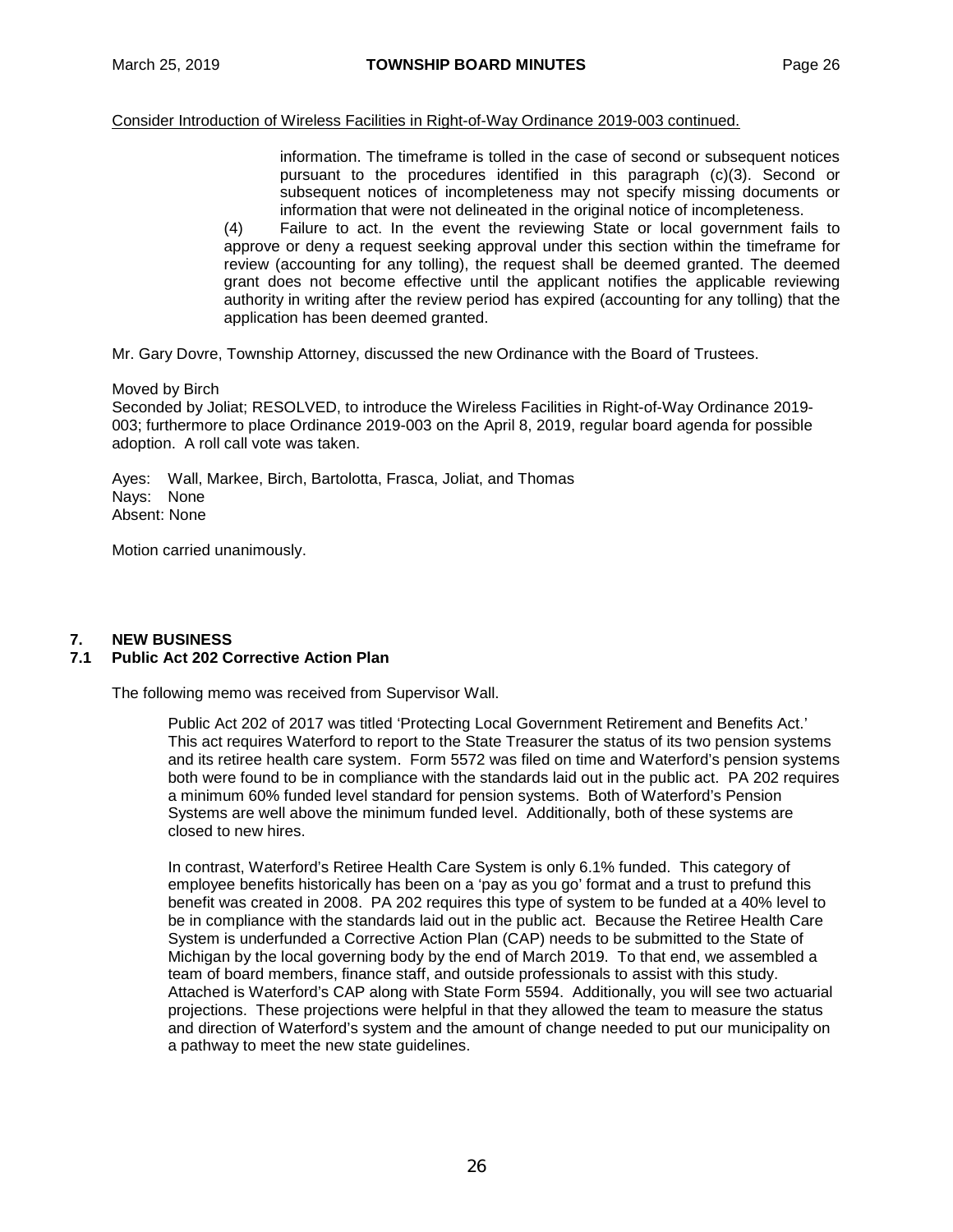## Public Act 202 Corrective Action Plan Continued.

As presented, this situation is very critical and needs to be addressed wholeheartedly. I feel that the Board should create a task force to meet throughout the year, every year, on this topic. This topic has and will continue to be an area of great financial importance to our municipality and deserves our utmost attention.

# **Recommended Board Action:**

At this time, I would ask for a motion to approve Waterford's Corrective Action Plan (CAP) for the Retiree Health Care System as attached to this memo in conformance with Public Act 202 of 2017 and authorize the Township Supervisor to sign State Form 5594 on behalf of the Township Board.

It was clarified that Supervisor Wall would sign State Form 5597 vs. 5594.

Moved by Birch,

Seconded by Frasca; RESOLVED, to approve Waterford's Corrective Action Plan (CAP) for the Retiree Health Care System as attached to this memo in conformance with Public Act 202 of 2017 and authorize the Township Supervisor to sign State Form 5597 on behalf of the Township Board . A roll call vote was taken.

Ayes: Wall, Markee, Birch, Bartolotta, Frasca, Joliat, and Thomas Nays: None Absent: None

Motion carried unanimously.

## **7.2 DPW Paving Memo**

The following memo was received from

The purpose of this submittal is to seek Waterford Township Board of Trustees approval to award construction contracts for pavement repairs throughout the Township. These repairs will be at locations where DPW activities have caused damage to existing roads, pathways, and sidewalks. Bids for this work were received on February  $8^{th}$ , 2019. We are requesting that the Board award two contracts as described in the attached memo from Dan Stickel, DPW Engineering Superintendent.

There are adequate FY2019 funds available in the Water Capital – Infrastructure Preservation Line Item (59045-97010) to finance this project.

#### **Recommended Board Actions**

- **1. Award contract to Hartwell Cement Company to perform concrete pavement repairs.**
- **2. Award contract to T&M Companies to perform asphalt pavement repairs.**

Moved by Joliat,

Seconded by Markee; RESOLVED, to award the 2019 Concrete Pavement Repairs to Hartwell Cement Company in amount of \$130,650.00; furthermore, to award the 2019 Asphalt Pavement Repairs to T&M Companies in amount of \$282,901.85. Funds, for both projects, will be utilized from Water Capital – Infrastructure Preservation Line Item 59045-97010. A roll call vote was taken.

Ayes: Wall, Markee, Birch, Bartolotta, Frasca, Joliat, and Thomas Nays: None Absent: None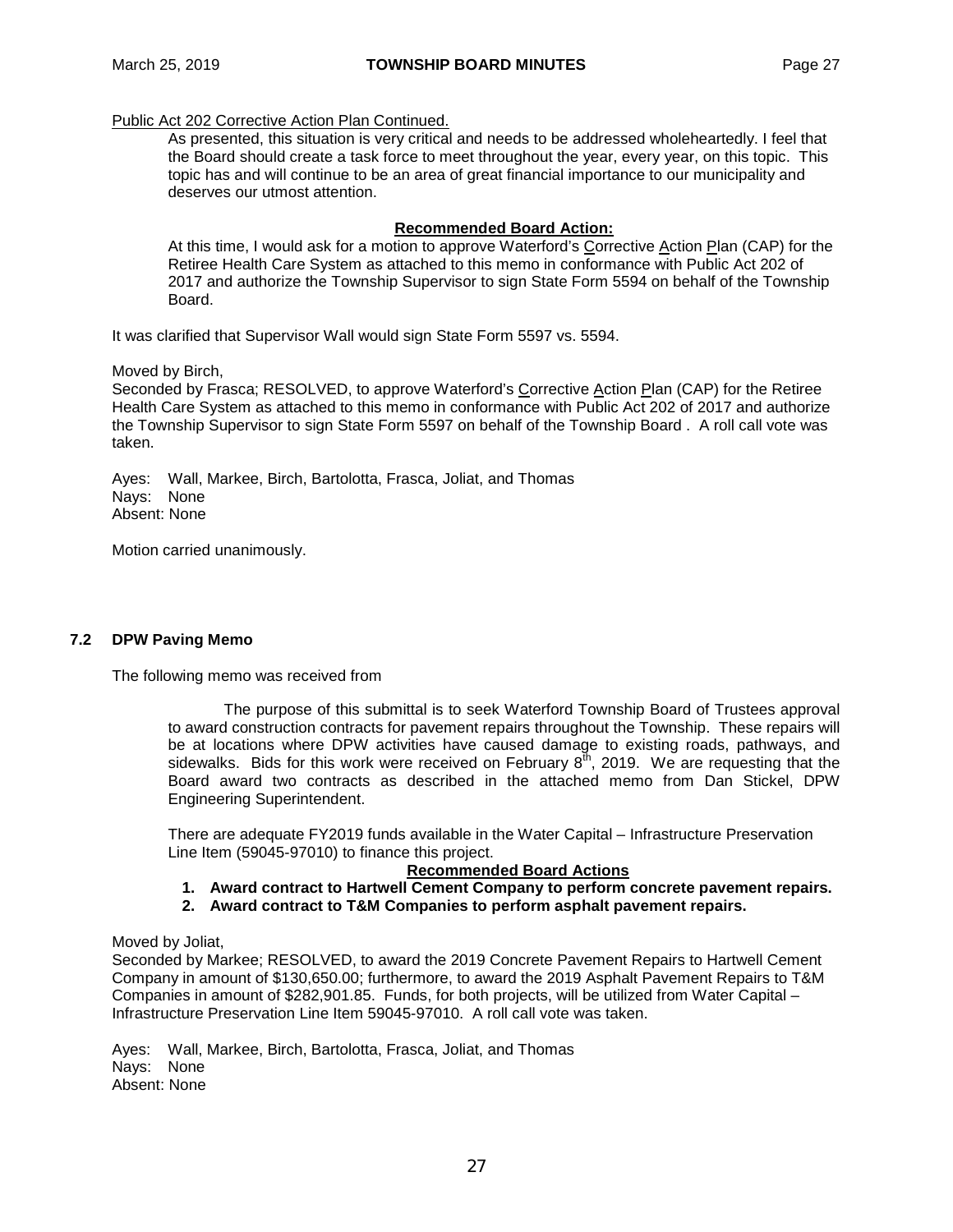Motion carried unanimously.

# **7.3 DPW New Hires**

The following memo was received from Russell Williams, DPW Director.

During the 2019 budget process the water & sewer department requested 2 new employees; one would serve in the distribution workgroup and another in the collection systems workgroup. The final budget allowed for the addition of one employee to the distribution workgroup. Some additional consideration within the DPW management team has led to the conclusion that a most pressing need lies within the Engineering Services branch, to operate the sewer inspection truck full time.

The DPW owns and operates a sewer inspection truck, which had been staffed with at least one full time operator until staffing changes in 2016 rendered it without. Since then, various staff resources have been less than dedicated to operating the truck. This has made a challenge to keep the resource in the field and productive as a preventative maintenance tool. With the return of dedicated sewer inspection staffing we will be able to operate the truck full time to locate issues and make repairs before becoming an issue for residents. In recent years, we have seen an uptick in sewer maintenance issues, such as roots and grease buildup that could be more easily managed if we had a dedicated employee for sewer inspections.

The requested position is a Collection System Maintenance Technician I. This position would participate in the DPW career ladder, offering the ability excel by achieving certifications.

## **Requested Board Action:**

- **Approve a Collection System Maintenance Technician I as a New Engineering Services Branch Position.**
- **Approve a transfer of budgeted funds from DPW Distribution Account # 59042 to the DPW Engineering Account # 59058.**

Moved by Markee,

Seconded by Joliat; RESOLVED, to approve a Collection System Maintenance Technician I as a new Engineering Services Branch position; furthermore, to approve the transfer of budgeted funds from DPW Distribution Account 59042 to the DPW Engineering Account Number 59058. A roll call vote was taken.

Ayes: Wall, Markee, Birch, Bartolotta, Frasca, Joliat, and Thomas Nays: None Absent: None

Motion carried unanimously.

# **7.4 Resolution Designating March 25, 2019, Cerebral Palsy Awareness Day**

Treasurer Birch read the Resolution Designating March 25, 2019, Cerebral Palsy Awareness Day

## **RESOLUTION CHARTER TOWNSHIP OF WATERFORD DESIGNATING MARCH 25, 2019 CEREBRAL PALSY AWARENESS DAY**

**Whereas,** a group of permanent disorders of the development of movement and posture that are attributed to non-progressive disturbances that occur in the developing brain is referred to as "cerebral palsy";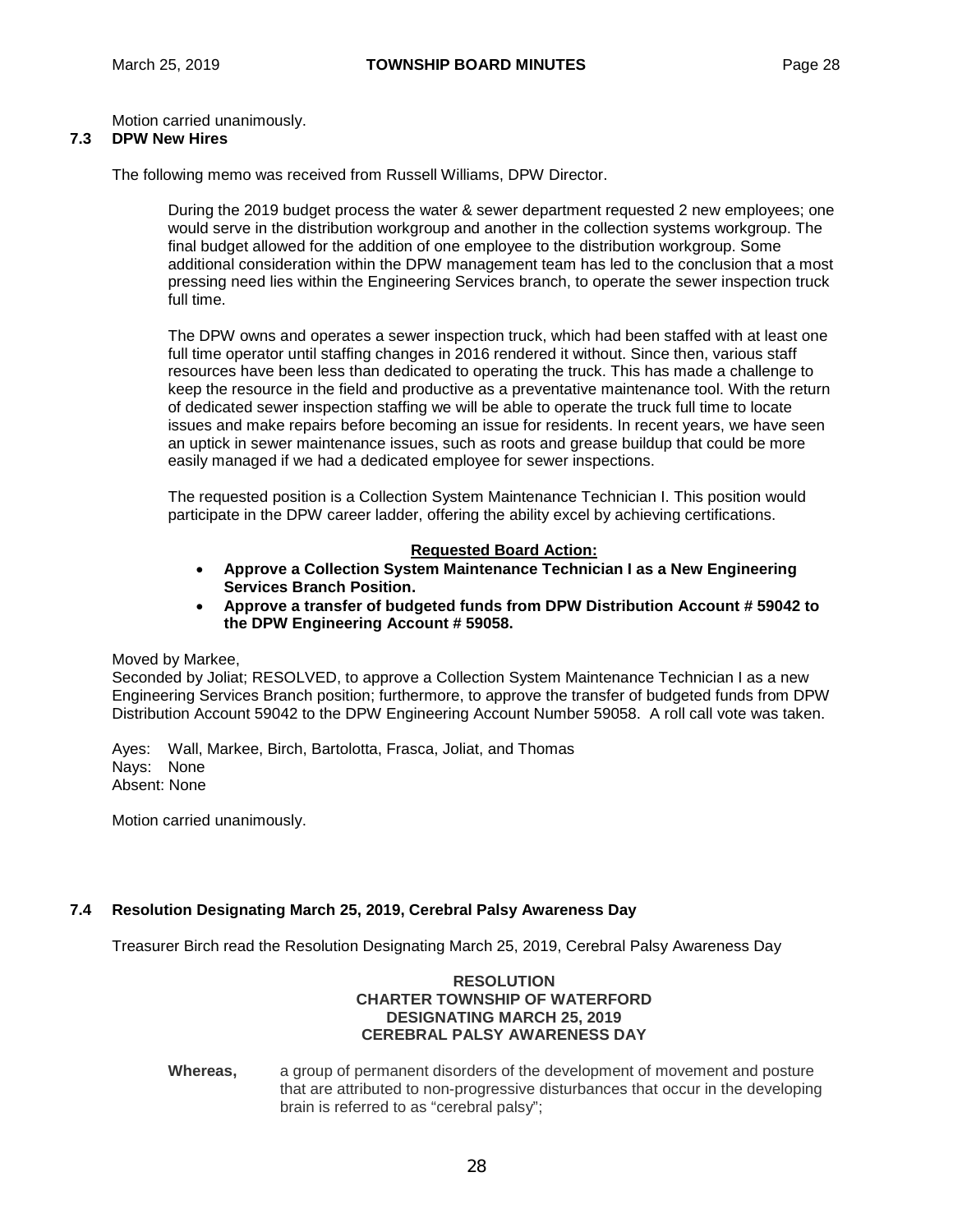## Resolution Designating March 25, 2019, Cerebral Palsy Awareness Day Continued.

| Whereas,       | cerebral palsy, the most common motor disability in children, is caused by<br>damage to 1 or more specific areas of the developing brain, which usually occurs<br>during fetal development before, during, or after birth; |
|----------------|----------------------------------------------------------------------------------------------------------------------------------------------------------------------------------------------------------------------------|
| Whereas,       | the majority of children who have cerebral palsy are born with cerebral palsy, but<br>cerebral palsy may be undetected for months or years;                                                                                |
| Whereas,       | 75 percent of individuals with cerebral palsy also have 1 or more developmental<br>disabilities, including epilepsy, intellectual disability, autism, visual impairment, or<br>blindness;                                  |
| Whereas,       | according to information released by the Centers for Disease Control and<br>Prevention-<br>(1) the prevalence of cerebral palsy is not changing over time; and<br>(2) an estimated 1 in 323 children has cerebral palsy;   |
| Whereas,       | approximately 764,000 individuals in the United States are affected by cerebral<br>palsy;                                                                                                                                  |
| Whereas,       | although there is no cure for cerebral palsy, treatment often improves the<br>capabilities of a child with cerebral palsy;                                                                                                 |
| Whereas,       | scientists and researchers are hopeful for breakthroughs in cerebral palsy<br>research;                                                                                                                                    |
| <b>Whereas</b> | researchers across the United States conduct important research projects<br>involving cerebral palsy; and                                                                                                                  |
| Whereas,       | the Charter Township of Waterford, Board of Trustees, can raise awareness of                                                                                                                                               |

**Now, therefore, be it Resolved***,* that the Charter Township of Waterford designates March 25, 2019, as "Cerebral Palsy Awareness Day" and encourages each individual in the Charter Township of Waterford to become better informed about and aware of cerebral palsy.

cerebral palsy in the public and the medical community:

March 25, 2019

Kim Markee, Township Clerk

Moved by Markee,

Seconded by Thomas; RESOLVED, to approve the Resolution Designating March 25, 2019, Cerebral Palsy Awareness Day. A roll call vote was taken.

Ayes: Wall, Markee, Birch, Bartolotta, Frasca, Joliat, and Thomas Nays: None Absent: None

Motion carried unanimously.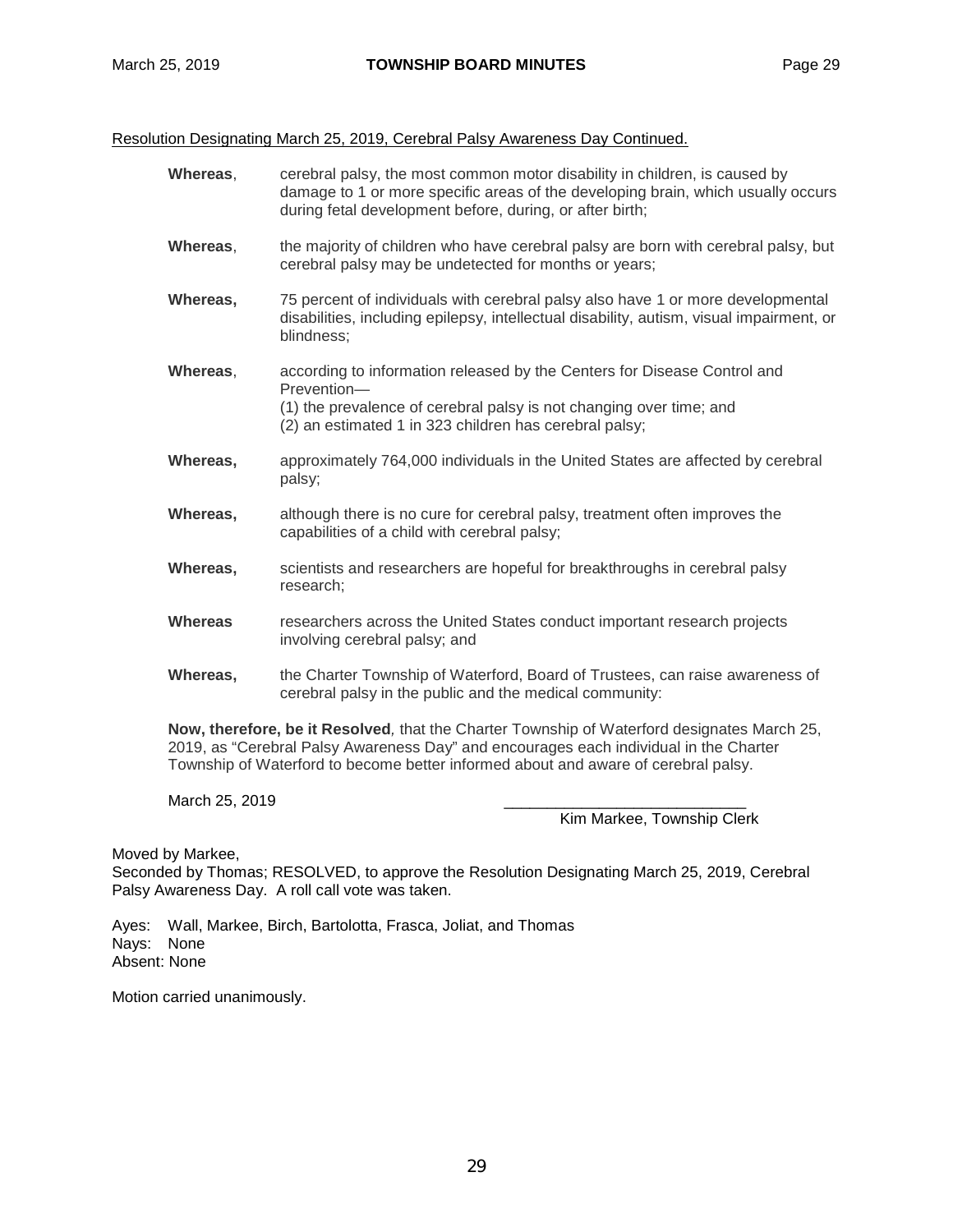# **7.5 Child Abuse Prevention Awareness Month**

Clerk Markee read the Proclamation Designating April 2019, Child Abuse Prevention and Awareness Month

# PROCLAMATION CHILD ABUSE PREVENTION AND AWARENESS MONTH

## APRIL 2019

- WHEREAS, abuse and neglect are suffered by children in our communities, regardless of age, race, gender, or economic situation;
- WHEREAS, one in ten (10) children will be sexually abused before the age of 18;
- WHEREAS, this reported maltreatment is only a portion of the overall problem threatening our children, for so many cases go unreported, and today's technology has brought with a new and dangerous form of child endangerment, the online predator;
- WHEREAS, the devastating consequences of physical and emotional abuse of our children affects the community as a whole and finding solutions needs to be attended to by the community as a whole;
- WHEREAS, CARE House of Oakland County works to break the cycle of child abuse and neglect; provides a protective circle of light and hope for a better life; and advocates for the safety and protection of children; and partners with community organizations and agencies to offer programs and services aimed at preventing child abuse.

NOW, THEREFORE, BE IT RESOLVED, that the Township of Waterford, County of Oakland, State of Michigan, do hereby proclaim April 2019 as Child Abuse Prevention and Awareness Month in the Township of Waterford, and call on all citizens, community agencies, organizations, and businesses to increase their participation in efforts to prevent the abuse of our children, thereby strengthening and protecting the community in which we live.

March 25, 2019

Kim Markee, Township Clerk

Moved by Joliat,

Seconded by Bartolotta; RESOLVED, to approve the Proclamation Designating April 2019, Child Abuse Prevention and Awareness Month. A roll call vote was taken.

Ayes: Wall, Markee, Birch, Bartolotta, Frasca, Joliat, and Thomas Nays: None Absent: None

Motion carried unanimously.